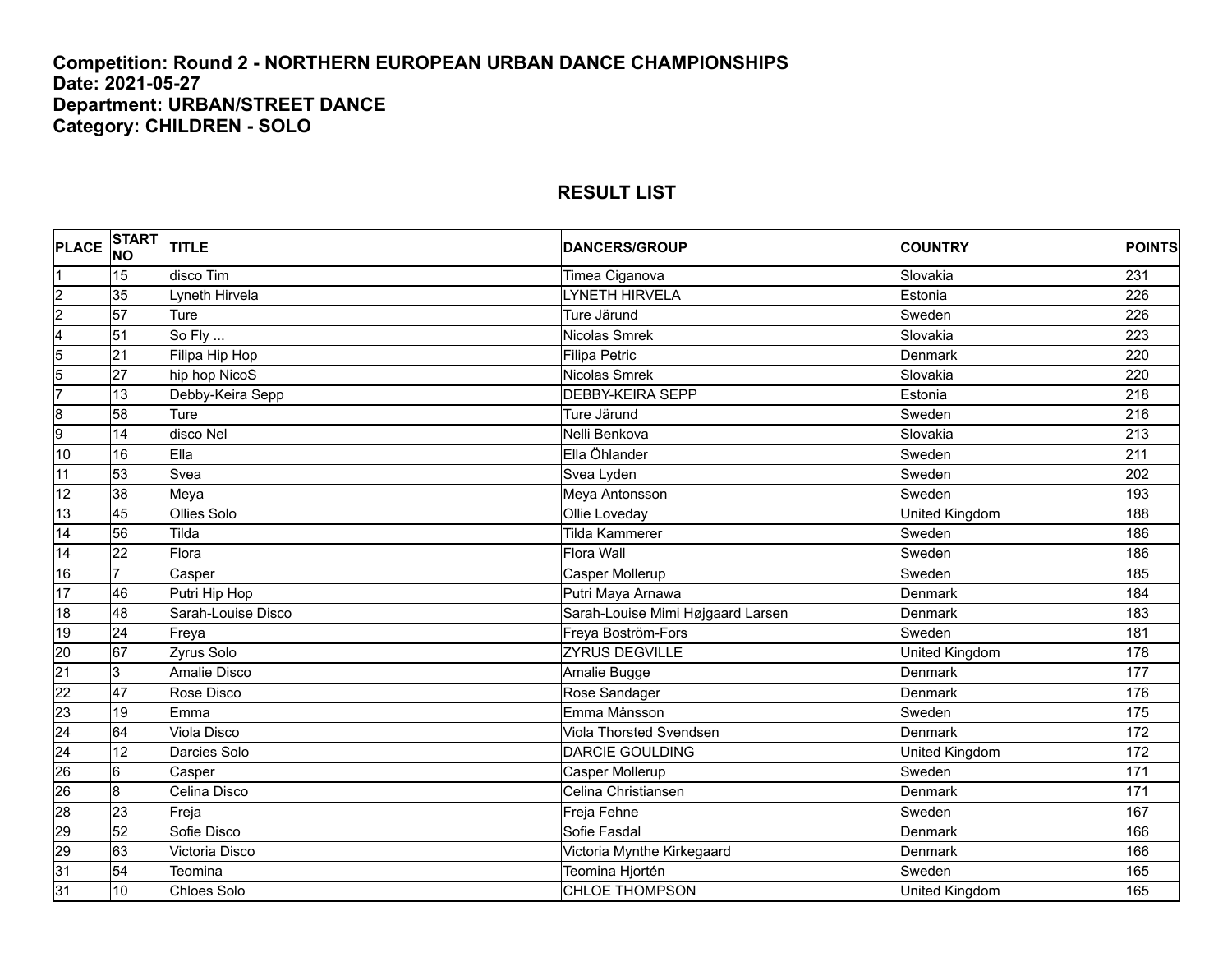| <b>PLACE</b>    | <b>START</b><br><b>NO</b> | <b>TITLE</b>            | <b>DANCERS/GROUP</b>      | <b>COUNTRY</b>        | <b>POINTS</b>  |
|-----------------|---------------------------|-------------------------|---------------------------|-----------------------|----------------|
| 33              | Ι9                        | Celine                  | Celine Havenslätt         | Sweden                | 164            |
| 33              | 30                        | Jaanika Orasmäe         | <b>JAANIKA ORASMÄE</b>    | Estonia               | 164            |
| 35              | 55                        | Teomina                 | Teomina Hjortén           | Sweden                | 163            |
| 36              | $\overline{2}$            | Alma                    | Alma Isolehto Beijer      | Sweden                | 162            |
| $\overline{37}$ | 40                        | Moa                     | Moa Bergman               | Sweden                | 161            |
| 37              | 4                         | Anee Afanasjev          | <b>ANEE AFANASJEV</b>     | Estonia               | 161            |
| 39              | 50                        | Sille Kägo              | <b>SILLE KÄGO</b>         | Estonia               | 160            |
| 40              | 37                        | Melvin                  | Melvin Blum Holmström     | Sweden                | 158            |
| 40              | 41                        | Moa                     | Moa Bergman               | Sweden                | 158            |
| 42              | 32                        | Karmen Kartau           | <b>KARMEN KARTAU</b>      | Estonia               | 157            |
| 42              | 44                        | Noah Hip Hop            | Noah K.W. Karlsen         | Denmark               | 157            |
| 44              | 39                        | Meya                    | Meya Antonsson            | Sweden                | 152            |
| 45              | 60                        | Tyra                    | <b>Tyra Rowa</b>          | Sweden                | 151            |
| 46              | 62                        | Vicki Hip Hop           | Vicki David Forsmann      | Denmark               | 150            |
| 47              | 42                        | Moa                     | Moa Strååth               | Sweden                | 149            |
| 47              | 20                        | Emma                    | Emma Knutsson             | Sweden                | 149            |
| 49              | $\mathbf{1}$              | Alba Disco              | Alba E.Ø. Derlich         | Denmark               | 147            |
| 49              | $\overline{18}$           | Emilia Disco            | Emilia Nørgaard Andreasen | Denmark               | 147            |
| 51              | 36                        | Marcis Solo             | Marci Brookman            | United Kingdom        | 146            |
| 52              | 17                        | Elma                    | Elma Söderin              | Sweden                | 140            |
| 53              | 66                        | Xhantelle               | Xhantelle Jansson         | Sweden                | 138            |
| 54              | 59                        | Tyra                    | Tyra Dahlgren             | Sweden                | 137            |
| 55              | $\overline{25}$           | Harrys Solo             | <b>Harry Sims</b>         | United Kingdom        | 134            |
| 56              | 31                        | Jays Electric Boogie    | <b>JAY MATTHEWS</b>       | United Kingdom        | 128            |
| 57              | 26                        | Heili Tamm              | <b>HEILI TAMM</b>         | Estonia               | 127            |
| 58              | 49                        | <b>Scarletts Solo</b>   | <b>Scarlett Dearlove</b>  | United Kingdom        | 125            |
| 59              | 29                        | <b>Indias Solo</b>      | <b>INDIA PARKER</b>       | United Kingdom        | 116            |
| 60              | 43                        | <b>Mollies Solo</b>     | <b>MOLLIE BLANEY</b>      | United Kingdom        | 111            |
| 61              | 34                        | Lylas Solo              | <b>LYLA FITZJOHN</b>      | United Kingdom        | 110            |
| 62              | 61                        | Tyra                    | <b>Tyra Rowa</b>          | Sweden                | 108            |
| 63              | 65                        | <b>Warrior Princess</b> | Rosalie Bailey            | United Kingdom        | 102            |
| 63              | 28                        | Imogens Solo            | <b>IMOGEN MARTIN</b>      | United Kingdom        | 102            |
| 65              | 5                         | Belle                   | <b>Emily Battson</b>      | United Kingdom        | $\overline{3}$ |
| 66              | 11                        | Come with me            | <b>IMOGEN MARTIN</b>      | United Kingdom        | 77             |
| 67              | 33                        | Livias Solo             | livia lizzie guy          | <b>United Kingdom</b> | 67             |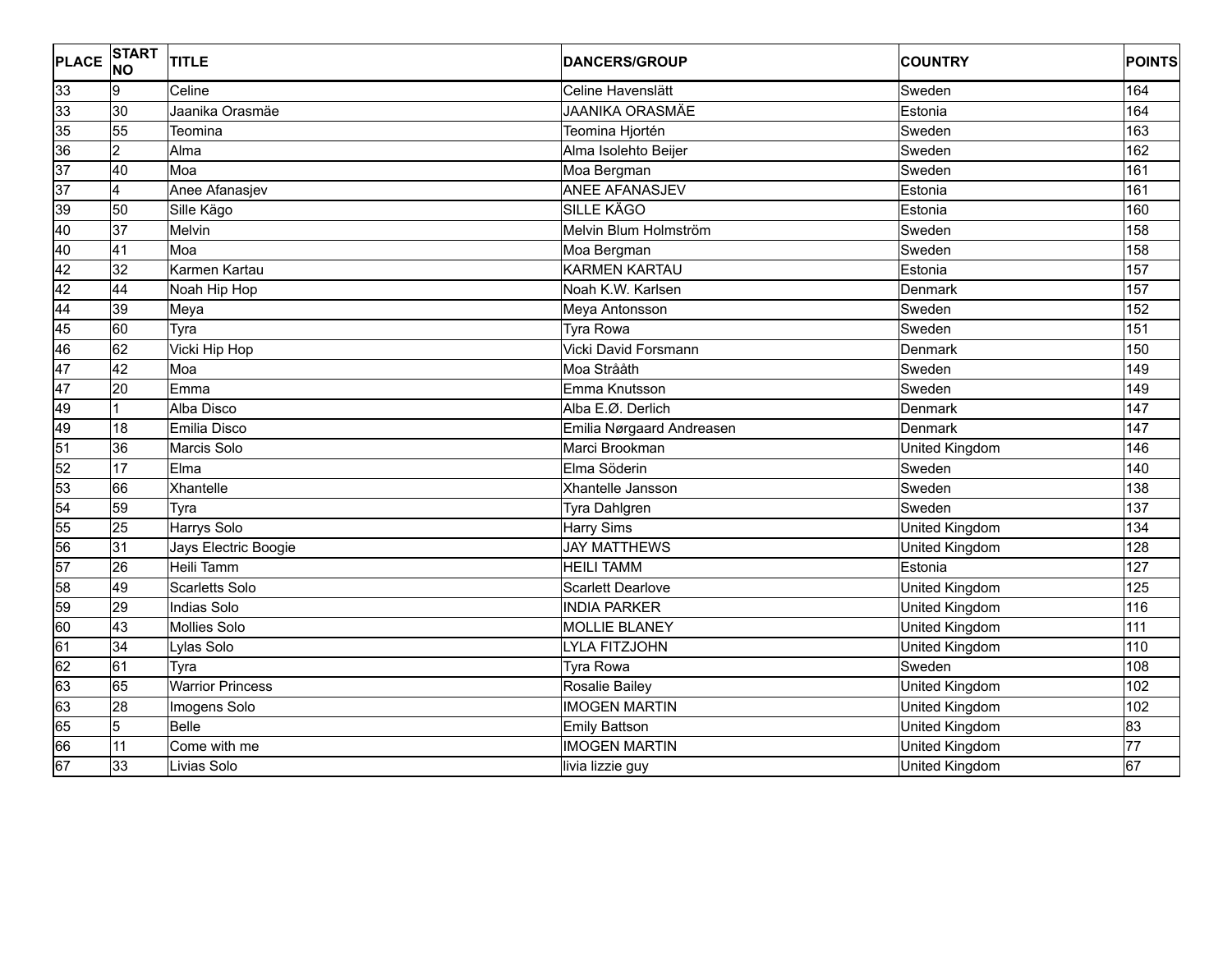#### **Competition: Round 2 - NORTHERN EUROPEAN URBAN DANCE CHAMPIONSHIPS Date: 2021-05-27 Department: URBAN/STREET DANCE Category: CHILDREN - DUO**

|                | PLACE START | <b>TITLE</b>           | <b>DANCERS/GROUP</b>                   | <b>ICOUNTRY</b> | <b>POINTS</b> |
|----------------|-------------|------------------------|----------------------------------------|-----------------|---------------|
|                | 273         | Felicia & Elma         | Elma Söderlin, Felicia Skoglund        | Sweden          | 206           |
| $\overline{2}$ | 278         | Ollie & Marci Duo      | Marci Brookman, Ollie Loveday          | United Kingdom  | 186           |
| 13             | 276         | Moa & Engla            | Engla Björk, Moa Bergman               | Sweden          | 182           |
| 4              | 272         | Emma & Lycka           | Lycka Lillberg Attof, Emma Månsson     | Sweden          | 181           |
| 4              | 280         | Vicki & Amalie Hip Hop | Vicki David Forsmann, Amalie Stougaard | <b>IDenmark</b> | 181           |
| 6              | 270         | Amalie & Sofie Disco   | Amalie Bugge, Sofie Fasdal             | Denmark         | 175           |
|                | 275         | Melina & Ida Hip Hop   | Melina Howalt, Ida Kiel Nielsen        | <b>Denmark</b>  | 165           |
| 8              | 277         | Nora & Tyra            | Tyra Dahlgren, Nora Bjerring           | Sweden          | 164           |
| l9             | 271         | Ellie & Emily Duo      | ELLIE CORBET, Emily Battson            | United Kingdom  | 95            |
| 10             | 274         | Frozen                 | ELLIE CORBET, Emily Battson            | United Kingdom  |               |
| 11             | 279         | <b>Sleeping Beauty</b> | <b>IMOGEN MARTIN, Rosalie Bailey</b>   | United Kingdom  | 76            |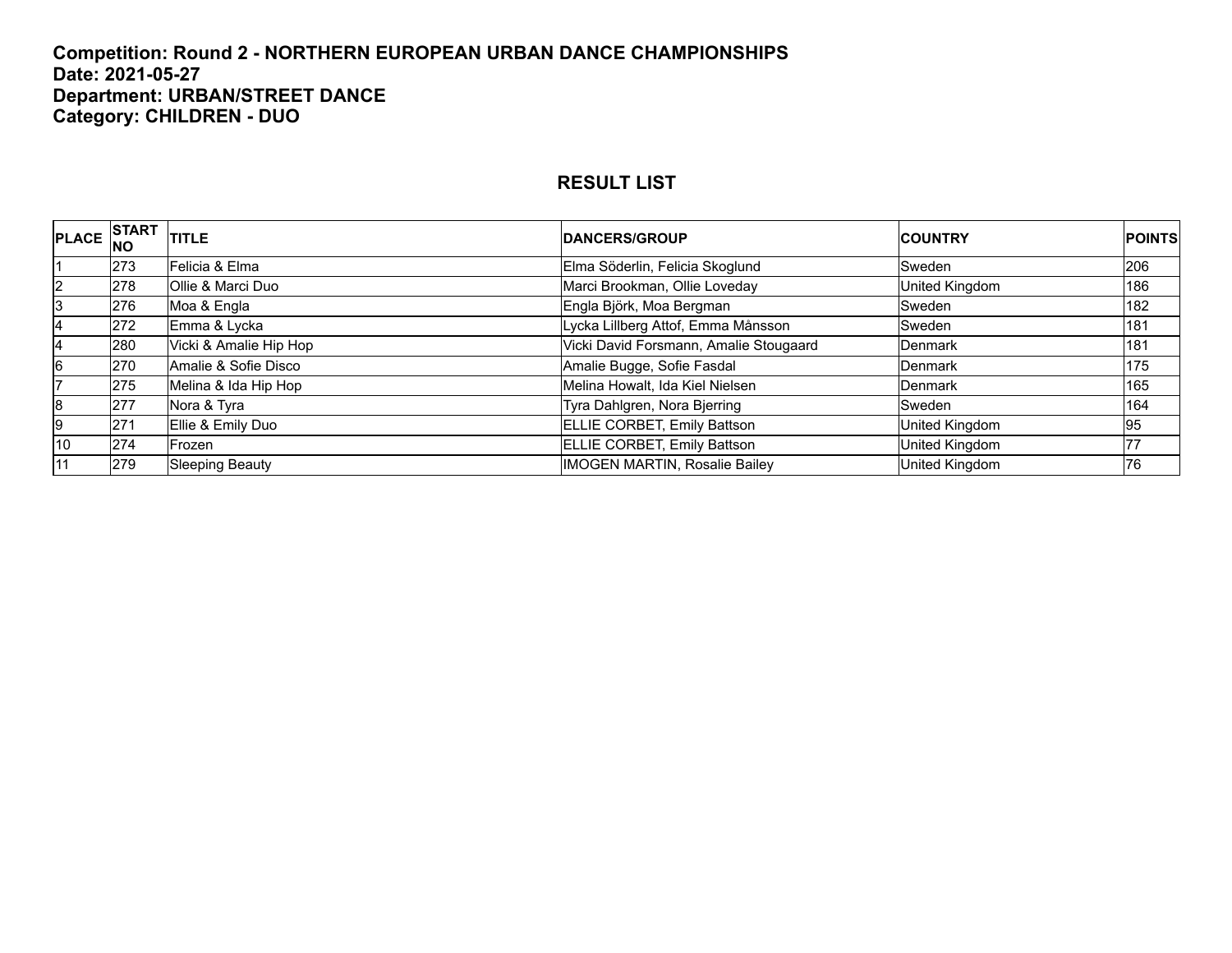#### **Competition: Round 2 - NORTHERN EUROPEAN URBAN DANCE CHAMPIONSHIPS Date: 2021-05-27 Department: URBAN/STREET DANCE Category: CHILDREN - GROUP**

| <b>PLACE</b>   | <b>START</b><br>INO | <b>TITLE</b>              | <b>DANCERS/GROUP</b>      | <b>COUNTRY</b> | <b>POINTS</b> |
|----------------|---------------------|---------------------------|---------------------------|----------------|---------------|
| I1             | 386                 | Disco Diva's              | <b>DEEP Dance Club</b>    | Slovakia       | 221           |
| $\overline{2}$ | 388                 | Magic Drink               | <b>GRIMMY</b>             | Slovakia       | 213           |
| 3              | 400                 | Xplosion                  | Xplosion                  | Sweden         | 212           |
| 4              | 392                 | No Fuzz                   | No Fuzz                   | Sweden         | 211           |
| $\overline{5}$ | 387                 | Forest Witches            | <b>GRIMMY</b>             | Slovakia       | 210           |
| 6              | 389                 | MILLENNIALS TWO           |                           | Denmark        | 202           |
| 6              | 390                 | <b>MINI SQUAD</b>         |                           | Denmark        | 202           |
| 8              | 391                 | MiniStarz                 | MiniStarz                 | Sweden         | 201           |
| 9              | 397                 | SuperGirlz                | SuperGirlz                | Sweden         | 194           |
| 10             | 394                 | <b>REBEL SQUAD</b>        |                           | Denmark        | 190           |
| 11             | 395                 | <b>SPARKLES</b>           |                           | Denmark        | 189           |
| 12             | 396                 | Starburst                 | Starburst                 | Sweden         | 182           |
| 13             | 393                 | R U Kidding               | R U Kidding               | Sweden         | 178           |
| 14             | 385                 | <b>CUTIE SQUAD</b>        |                           | Denmark        | 175           |
| 15             | 384                 | <b>CANDYFLOSS</b>         |                           | Denmark        | 165           |
| 16             | 398                 | TNT - Epic Dance          | TNT - Epic Dance          | United Kingdom | 119           |
| 17             | 399                 | <b>TNT Alien Invasion</b> | <b>TNT Alien Invasion</b> | United Kingdom | 102           |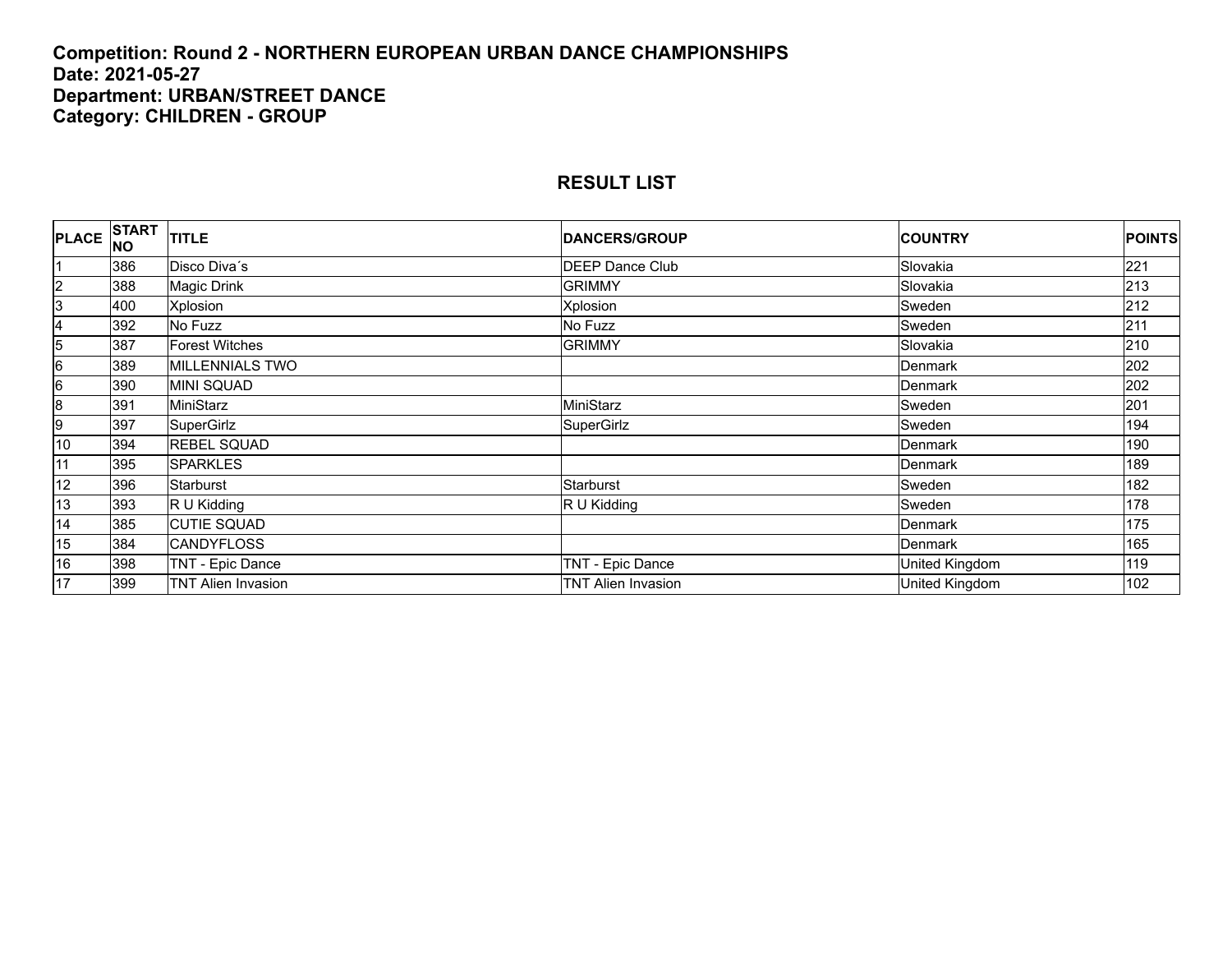#### **Competition: Round 2 - NORTHERN EUROPEAN URBAN DANCE CHAMPIONSHIPS Date: 2021-05-27 Department: URBAN/STREET DANCE Category: JUNIOR - SOLO**

| <b>PLACE</b>    | <b>START</b><br><b>NO</b> | <b>TITLE</b>             | <b>DANCERS/GROUP</b>       | <b>COUNTRY</b> | <b>POINTS</b> |
|-----------------|---------------------------|--------------------------|----------------------------|----------------|---------------|
|                 | 68                        | Emil Hip Hop             | Emil Stenlund              | Denmark        | 241           |
| $\overline{2}$  | 93                        | hip hop MiS              | Michaela Stasova           | Slovakia       | 238           |
| 3               | 132                       | Natalie Hip Hop          | Natalie Cao Nguyen         | Denmark        | 236           |
| 4               | 124                       | 99                       | Sigmund Helgedagsrud       | Norway         | 235           |
| 4               | 137                       | Axel                     | <b>Axel Hoff</b>           | Sweden         | 235           |
| 4               | 153                       | Valdemar Electric Boogie | Valdemar S. Jakobsen       | Denmark        | 235           |
| 7               | 144                       | Hawa Hip Hop             | Hawa Jalloh                | Denmark        | 231           |
| $\overline{8}$  | 129                       | Amy                      | Amy Tran                   | Sweden         | 229           |
| $\overline{8}$  | 146                       | 93                       | Nadine Åneby Carlsen       | Norway         | 229           |
| 8               | 156                       | Sigge                    | Sigge Lindé-Persson        | Sweden         | 229           |
| 11              | 79                        | Oscar Electric Boogie    | <b>Oscar Stahlfest</b>     | Denmark        | 226           |
| 12              | 91                        | Oscar Hip Hop            | <b>Oscar Stahlfest</b>     | <b>Denmark</b> | 224           |
| 12              | 175                       | Joel                     | Joel Löfqvist              | Sweden         | 224           |
| 14              | 101                       | Hugo                     | Hugo Rowa                  | Sweden         | 223           |
| 15              | 90                        | 41                       | Simone Ødegård Torbergsen  | Norway         | 221           |
| 16              | 121                       | 60                       | Sigmund Helgedagsrud       | Norway         | 220           |
| 17              | 115                       | 46                       | Nadine Åneby Carlsen       | Norway         | 217           |
| 18              | 165                       | David                    | David Stadhammar           | Sweden         | 215           |
| 19              | 176                       | Ella                     | Ella Söderblom             | Sweden         | 213           |
| 20              | 111                       | Anton Hip Hop            | <b>Anton Lauritzen</b>     | Denmark        | 212           |
| $\overline{21}$ | 77                        | Julia Hip Hop            | Julia Addeo Hansen         | Denmark        | 211           |
| $\overline{21}$ | 152                       | Amy                      | Amy Tran                   | Sweden         | 211           |
| 23              | 69                        | Fie Hip Hop              | <b>Fie Durlev</b>          | Denmark        | 210           |
| 23              | 98                        | 96                       | Erika Isaksen              | Norway         | 210           |
| 23              | 169                       | 64                       | Sandra Doan                | Norway         | 210           |
| 26              | 113                       | အ                        | ea Lyng Bekkevold          | Norway         | 209           |
| 26              | 136                       | Joel                     | Joel Löfqvist              | Sweden         | 209           |
| 26              | 155                       | David                    | David Stadhammar           | Sweden         | 209           |
| 29              | 128                       | Lea Disco                | Lea Emilie Bock            | Denmark        | 208           |
| 30              | 72                        | Ida Hip Hop              | Ida Andersen               | Denmark        | 207           |
| 30              | 141                       | 98                       | Karoline Baldejera Paulsen | Norway         | 207           |
| 30              | 161                       | Filippa Disco            | Filippa Krarup Simonsen    | Denmark        | 207           |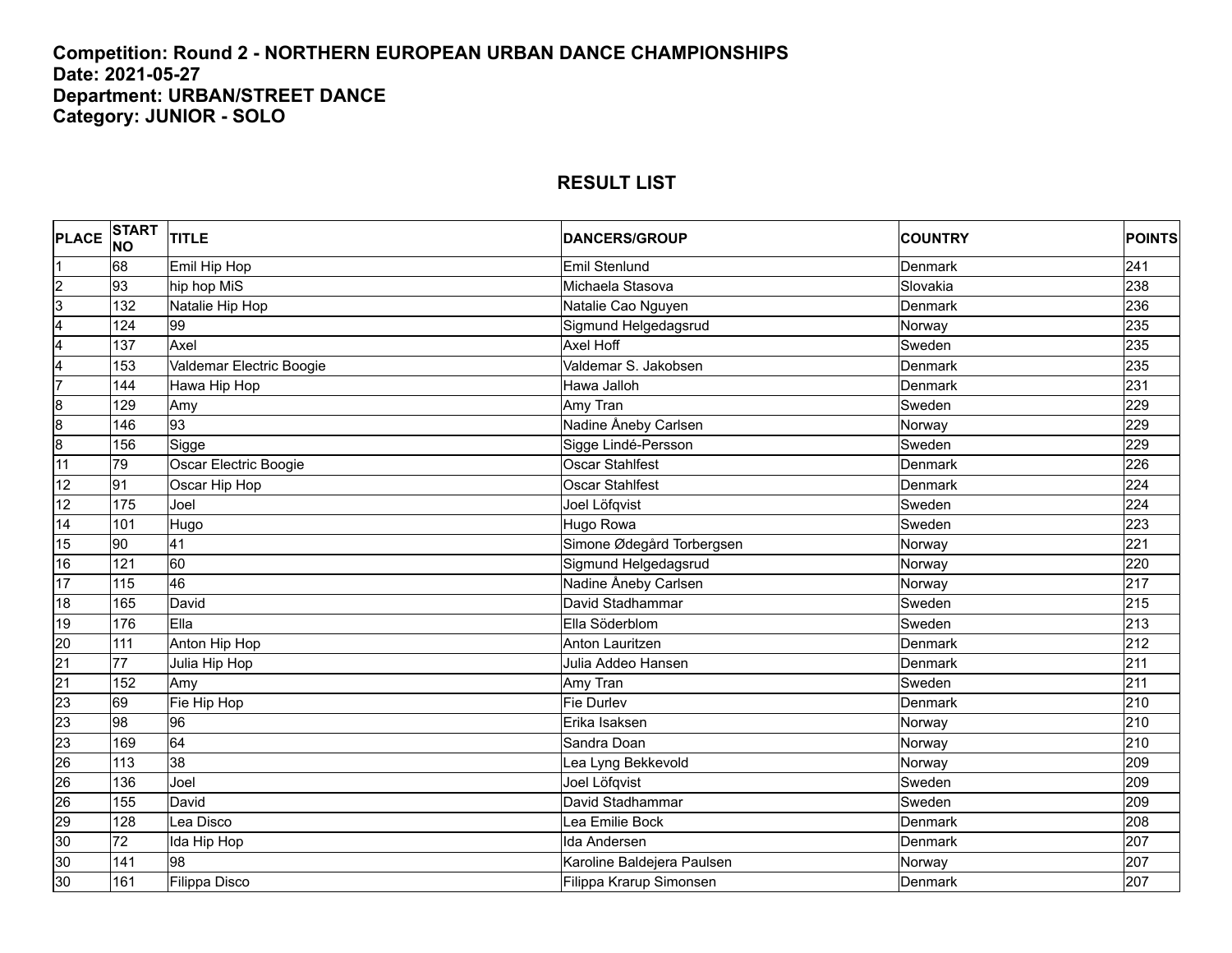| 33<br>206<br>168<br>Ronja Hip Hop<br>Ronja Capion<br>Denmark<br>34<br>85<br>203<br>53<br>Thea Egelund<br>Norway<br>35<br>33<br>74<br>Iselin Krogh Sjøberg<br>202<br>Norway<br>36<br>59<br>Karoline Baldejera Paulsen<br>201<br>163<br>Norway<br>36<br>170<br>Marleen Ruusmaa<br><b>MARLEEN RUUSMAA</b><br>Estonia<br>201<br>38<br>200<br>147<br>91<br>Iselin Krogh Sjøberg<br>Norway<br>89<br>38<br>172<br>Mathilde Kristiansen<br>200<br>Norway<br>40<br>82<br>199<br>Freja<br>Sweden<br>Freja Damm<br>40<br>95<br>Nova<br>Nova Johansson<br>199<br>Sweden<br>40<br>150<br>Vanessa Disco<br>Vanessa Nyaa<br>199<br>Denmark<br>43<br>51<br>198<br>103<br>Erika Isaksen<br>Norway<br>43<br>Olivia Disco<br>Olivia Stavn Obiefule<br>198<br>104<br>Denmark<br>43<br><b>DYLAN SAIT</b><br>198<br>149<br>Dylans solo<br>United Kingdom<br>43<br>Sweden<br>198<br>164<br>Alice<br>Alice Sjöström<br>47<br>35<br>92<br>Mari Aslaksen<br>Norway<br>197<br>47<br>97<br>197<br>Freya Elden<br>Sweden<br>Freya<br>47<br>34<br>197<br>139<br>Cornelia Klem Furset<br>Norway<br>47<br>92<br>162<br>197<br>Marielle Lühr-Sæthre<br>Norway<br>51<br>76<br>196<br>Wilma<br>Wilma Lindström Åslund<br>Sweden<br>196<br>126<br>Thea Disco<br>Thea Kjærgaard<br><b>Denmark</b><br>Tuja Von Troil<br>Sweden<br>196<br>140<br>Tuja<br>54<br>73<br>Matilde Disco<br>Matilde Lem Eriksen<br>194<br>Denmark<br>54<br>Sweden<br>194<br>131<br>Elise<br><b>Elise Morling</b><br>56<br>83<br>Hugo Rowa<br>Sweden<br>191<br>Hugo<br>57<br>81<br>Miranda<br>Miranda Nordheden<br>Sweden<br>190<br>57<br>116<br>37<br>190<br>Julie Elise Fjelldal<br>Norway<br>57<br>55<br>118<br>Mathilde Kristiansen<br>190<br>Norway<br>57<br>Sweden<br>190<br>166<br>Vanessa<br>Vanessa Heikkilä<br>78<br>39<br>Erle Lyng Bekkevold<br>188<br>Norway<br>58<br>Mailene Migas-Balicki<br>100<br>188<br>Norway<br>108<br>Filippa Kokholm<br>188<br>Filippa Hip Hop<br>Denmark<br>61<br>Inez Werner<br>Sweden<br>188<br>130<br><b>Inez</b><br>65<br>84<br>Pernille Disco<br>Pernille Kledal<br>187<br>Denmark<br>Saga Boström-Fors<br> 94<br>saga<br>Sweden<br>187<br>65<br>125<br>187<br>Denmark<br>Marie Hip Hop<br>Marie Mortensen<br>68<br>120<br>Rachel laville-farrent<br>186<br>Rachels Electric Boogie<br>United Kingdom<br>69<br>134<br>183<br>Andrea Disco<br>Andrea Sepstrup-Skjoldner<br>Denmark<br>69<br>183<br>159<br>Asta Disco<br>Asta Bendixen<br>Denmark<br>71<br>80<br>48<br>182<br>Stine Bergedal-Mossevik<br>Norway<br>$\overline{71}$<br>62<br>107<br>182<br>Synne Slettbakken<br>Norway<br>$\overline{71}$<br>26<br>154<br>Amalie Leonora Christiansen<br>182<br>Norway | <b>PLACE</b> | <b>START</b><br><b>NO</b> | <b>TITLE</b> | <b>DANCERS/GROUP</b> | <b>COUNTRY</b> | <b>POINTS</b> |
|---------------------------------------------------------------------------------------------------------------------------------------------------------------------------------------------------------------------------------------------------------------------------------------------------------------------------------------------------------------------------------------------------------------------------------------------------------------------------------------------------------------------------------------------------------------------------------------------------------------------------------------------------------------------------------------------------------------------------------------------------------------------------------------------------------------------------------------------------------------------------------------------------------------------------------------------------------------------------------------------------------------------------------------------------------------------------------------------------------------------------------------------------------------------------------------------------------------------------------------------------------------------------------------------------------------------------------------------------------------------------------------------------------------------------------------------------------------------------------------------------------------------------------------------------------------------------------------------------------------------------------------------------------------------------------------------------------------------------------------------------------------------------------------------------------------------------------------------------------------------------------------------------------------------------------------------------------------------------------------------------------------------------------------------------------------------------------------------------------------------------------------------------------------------------------------------------------------------------------------------------------------------------------------------------------------------------------------------------------------------------------------------------------------------------------------------------------------------------------------------------------------------------------------------------------------------------------------------------------------------------------------------------|--------------|---------------------------|--------------|----------------------|----------------|---------------|
|                                                                                                                                                                                                                                                                                                                                                                                                                                                                                                                                                                                                                                                                                                                                                                                                                                                                                                                                                                                                                                                                                                                                                                                                                                                                                                                                                                                                                                                                                                                                                                                                                                                                                                                                                                                                                                                                                                                                                                                                                                                                                                                                                                                                                                                                                                                                                                                                                                                                                                                                                                                                                                                   |              |                           |              |                      |                |               |
|                                                                                                                                                                                                                                                                                                                                                                                                                                                                                                                                                                                                                                                                                                                                                                                                                                                                                                                                                                                                                                                                                                                                                                                                                                                                                                                                                                                                                                                                                                                                                                                                                                                                                                                                                                                                                                                                                                                                                                                                                                                                                                                                                                                                                                                                                                                                                                                                                                                                                                                                                                                                                                                   |              |                           |              |                      |                |               |
|                                                                                                                                                                                                                                                                                                                                                                                                                                                                                                                                                                                                                                                                                                                                                                                                                                                                                                                                                                                                                                                                                                                                                                                                                                                                                                                                                                                                                                                                                                                                                                                                                                                                                                                                                                                                                                                                                                                                                                                                                                                                                                                                                                                                                                                                                                                                                                                                                                                                                                                                                                                                                                                   |              |                           |              |                      |                |               |
|                                                                                                                                                                                                                                                                                                                                                                                                                                                                                                                                                                                                                                                                                                                                                                                                                                                                                                                                                                                                                                                                                                                                                                                                                                                                                                                                                                                                                                                                                                                                                                                                                                                                                                                                                                                                                                                                                                                                                                                                                                                                                                                                                                                                                                                                                                                                                                                                                                                                                                                                                                                                                                                   |              |                           |              |                      |                |               |
|                                                                                                                                                                                                                                                                                                                                                                                                                                                                                                                                                                                                                                                                                                                                                                                                                                                                                                                                                                                                                                                                                                                                                                                                                                                                                                                                                                                                                                                                                                                                                                                                                                                                                                                                                                                                                                                                                                                                                                                                                                                                                                                                                                                                                                                                                                                                                                                                                                                                                                                                                                                                                                                   |              |                           |              |                      |                |               |
|                                                                                                                                                                                                                                                                                                                                                                                                                                                                                                                                                                                                                                                                                                                                                                                                                                                                                                                                                                                                                                                                                                                                                                                                                                                                                                                                                                                                                                                                                                                                                                                                                                                                                                                                                                                                                                                                                                                                                                                                                                                                                                                                                                                                                                                                                                                                                                                                                                                                                                                                                                                                                                                   |              |                           |              |                      |                |               |
|                                                                                                                                                                                                                                                                                                                                                                                                                                                                                                                                                                                                                                                                                                                                                                                                                                                                                                                                                                                                                                                                                                                                                                                                                                                                                                                                                                                                                                                                                                                                                                                                                                                                                                                                                                                                                                                                                                                                                                                                                                                                                                                                                                                                                                                                                                                                                                                                                                                                                                                                                                                                                                                   |              |                           |              |                      |                |               |
|                                                                                                                                                                                                                                                                                                                                                                                                                                                                                                                                                                                                                                                                                                                                                                                                                                                                                                                                                                                                                                                                                                                                                                                                                                                                                                                                                                                                                                                                                                                                                                                                                                                                                                                                                                                                                                                                                                                                                                                                                                                                                                                                                                                                                                                                                                                                                                                                                                                                                                                                                                                                                                                   |              |                           |              |                      |                |               |
|                                                                                                                                                                                                                                                                                                                                                                                                                                                                                                                                                                                                                                                                                                                                                                                                                                                                                                                                                                                                                                                                                                                                                                                                                                                                                                                                                                                                                                                                                                                                                                                                                                                                                                                                                                                                                                                                                                                                                                                                                                                                                                                                                                                                                                                                                                                                                                                                                                                                                                                                                                                                                                                   |              |                           |              |                      |                |               |
|                                                                                                                                                                                                                                                                                                                                                                                                                                                                                                                                                                                                                                                                                                                                                                                                                                                                                                                                                                                                                                                                                                                                                                                                                                                                                                                                                                                                                                                                                                                                                                                                                                                                                                                                                                                                                                                                                                                                                                                                                                                                                                                                                                                                                                                                                                                                                                                                                                                                                                                                                                                                                                                   |              |                           |              |                      |                |               |
|                                                                                                                                                                                                                                                                                                                                                                                                                                                                                                                                                                                                                                                                                                                                                                                                                                                                                                                                                                                                                                                                                                                                                                                                                                                                                                                                                                                                                                                                                                                                                                                                                                                                                                                                                                                                                                                                                                                                                                                                                                                                                                                                                                                                                                                                                                                                                                                                                                                                                                                                                                                                                                                   |              |                           |              |                      |                |               |
|                                                                                                                                                                                                                                                                                                                                                                                                                                                                                                                                                                                                                                                                                                                                                                                                                                                                                                                                                                                                                                                                                                                                                                                                                                                                                                                                                                                                                                                                                                                                                                                                                                                                                                                                                                                                                                                                                                                                                                                                                                                                                                                                                                                                                                                                                                                                                                                                                                                                                                                                                                                                                                                   |              |                           |              |                      |                |               |
|                                                                                                                                                                                                                                                                                                                                                                                                                                                                                                                                                                                                                                                                                                                                                                                                                                                                                                                                                                                                                                                                                                                                                                                                                                                                                                                                                                                                                                                                                                                                                                                                                                                                                                                                                                                                                                                                                                                                                                                                                                                                                                                                                                                                                                                                                                                                                                                                                                                                                                                                                                                                                                                   |              |                           |              |                      |                |               |
|                                                                                                                                                                                                                                                                                                                                                                                                                                                                                                                                                                                                                                                                                                                                                                                                                                                                                                                                                                                                                                                                                                                                                                                                                                                                                                                                                                                                                                                                                                                                                                                                                                                                                                                                                                                                                                                                                                                                                                                                                                                                                                                                                                                                                                                                                                                                                                                                                                                                                                                                                                                                                                                   |              |                           |              |                      |                |               |
|                                                                                                                                                                                                                                                                                                                                                                                                                                                                                                                                                                                                                                                                                                                                                                                                                                                                                                                                                                                                                                                                                                                                                                                                                                                                                                                                                                                                                                                                                                                                                                                                                                                                                                                                                                                                                                                                                                                                                                                                                                                                                                                                                                                                                                                                                                                                                                                                                                                                                                                                                                                                                                                   |              |                           |              |                      |                |               |
|                                                                                                                                                                                                                                                                                                                                                                                                                                                                                                                                                                                                                                                                                                                                                                                                                                                                                                                                                                                                                                                                                                                                                                                                                                                                                                                                                                                                                                                                                                                                                                                                                                                                                                                                                                                                                                                                                                                                                                                                                                                                                                                                                                                                                                                                                                                                                                                                                                                                                                                                                                                                                                                   |              |                           |              |                      |                |               |
|                                                                                                                                                                                                                                                                                                                                                                                                                                                                                                                                                                                                                                                                                                                                                                                                                                                                                                                                                                                                                                                                                                                                                                                                                                                                                                                                                                                                                                                                                                                                                                                                                                                                                                                                                                                                                                                                                                                                                                                                                                                                                                                                                                                                                                                                                                                                                                                                                                                                                                                                                                                                                                                   |              |                           |              |                      |                |               |
|                                                                                                                                                                                                                                                                                                                                                                                                                                                                                                                                                                                                                                                                                                                                                                                                                                                                                                                                                                                                                                                                                                                                                                                                                                                                                                                                                                                                                                                                                                                                                                                                                                                                                                                                                                                                                                                                                                                                                                                                                                                                                                                                                                                                                                                                                                                                                                                                                                                                                                                                                                                                                                                   |              |                           |              |                      |                |               |
|                                                                                                                                                                                                                                                                                                                                                                                                                                                                                                                                                                                                                                                                                                                                                                                                                                                                                                                                                                                                                                                                                                                                                                                                                                                                                                                                                                                                                                                                                                                                                                                                                                                                                                                                                                                                                                                                                                                                                                                                                                                                                                                                                                                                                                                                                                                                                                                                                                                                                                                                                                                                                                                   |              |                           |              |                      |                |               |
|                                                                                                                                                                                                                                                                                                                                                                                                                                                                                                                                                                                                                                                                                                                                                                                                                                                                                                                                                                                                                                                                                                                                                                                                                                                                                                                                                                                                                                                                                                                                                                                                                                                                                                                                                                                                                                                                                                                                                                                                                                                                                                                                                                                                                                                                                                                                                                                                                                                                                                                                                                                                                                                   | 51           |                           |              |                      |                |               |
|                                                                                                                                                                                                                                                                                                                                                                                                                                                                                                                                                                                                                                                                                                                                                                                                                                                                                                                                                                                                                                                                                                                                                                                                                                                                                                                                                                                                                                                                                                                                                                                                                                                                                                                                                                                                                                                                                                                                                                                                                                                                                                                                                                                                                                                                                                                                                                                                                                                                                                                                                                                                                                                   | 51           |                           |              |                      |                |               |
|                                                                                                                                                                                                                                                                                                                                                                                                                                                                                                                                                                                                                                                                                                                                                                                                                                                                                                                                                                                                                                                                                                                                                                                                                                                                                                                                                                                                                                                                                                                                                                                                                                                                                                                                                                                                                                                                                                                                                                                                                                                                                                                                                                                                                                                                                                                                                                                                                                                                                                                                                                                                                                                   |              |                           |              |                      |                |               |
|                                                                                                                                                                                                                                                                                                                                                                                                                                                                                                                                                                                                                                                                                                                                                                                                                                                                                                                                                                                                                                                                                                                                                                                                                                                                                                                                                                                                                                                                                                                                                                                                                                                                                                                                                                                                                                                                                                                                                                                                                                                                                                                                                                                                                                                                                                                                                                                                                                                                                                                                                                                                                                                   |              |                           |              |                      |                |               |
|                                                                                                                                                                                                                                                                                                                                                                                                                                                                                                                                                                                                                                                                                                                                                                                                                                                                                                                                                                                                                                                                                                                                                                                                                                                                                                                                                                                                                                                                                                                                                                                                                                                                                                                                                                                                                                                                                                                                                                                                                                                                                                                                                                                                                                                                                                                                                                                                                                                                                                                                                                                                                                                   |              |                           |              |                      |                |               |
|                                                                                                                                                                                                                                                                                                                                                                                                                                                                                                                                                                                                                                                                                                                                                                                                                                                                                                                                                                                                                                                                                                                                                                                                                                                                                                                                                                                                                                                                                                                                                                                                                                                                                                                                                                                                                                                                                                                                                                                                                                                                                                                                                                                                                                                                                                                                                                                                                                                                                                                                                                                                                                                   |              |                           |              |                      |                |               |
|                                                                                                                                                                                                                                                                                                                                                                                                                                                                                                                                                                                                                                                                                                                                                                                                                                                                                                                                                                                                                                                                                                                                                                                                                                                                                                                                                                                                                                                                                                                                                                                                                                                                                                                                                                                                                                                                                                                                                                                                                                                                                                                                                                                                                                                                                                                                                                                                                                                                                                                                                                                                                                                   |              |                           |              |                      |                |               |
|                                                                                                                                                                                                                                                                                                                                                                                                                                                                                                                                                                                                                                                                                                                                                                                                                                                                                                                                                                                                                                                                                                                                                                                                                                                                                                                                                                                                                                                                                                                                                                                                                                                                                                                                                                                                                                                                                                                                                                                                                                                                                                                                                                                                                                                                                                                                                                                                                                                                                                                                                                                                                                                   |              |                           |              |                      |                |               |
|                                                                                                                                                                                                                                                                                                                                                                                                                                                                                                                                                                                                                                                                                                                                                                                                                                                                                                                                                                                                                                                                                                                                                                                                                                                                                                                                                                                                                                                                                                                                                                                                                                                                                                                                                                                                                                                                                                                                                                                                                                                                                                                                                                                                                                                                                                                                                                                                                                                                                                                                                                                                                                                   |              |                           |              |                      |                |               |
|                                                                                                                                                                                                                                                                                                                                                                                                                                                                                                                                                                                                                                                                                                                                                                                                                                                                                                                                                                                                                                                                                                                                                                                                                                                                                                                                                                                                                                                                                                                                                                                                                                                                                                                                                                                                                                                                                                                                                                                                                                                                                                                                                                                                                                                                                                                                                                                                                                                                                                                                                                                                                                                   | 61           |                           |              |                      |                |               |
|                                                                                                                                                                                                                                                                                                                                                                                                                                                                                                                                                                                                                                                                                                                                                                                                                                                                                                                                                                                                                                                                                                                                                                                                                                                                                                                                                                                                                                                                                                                                                                                                                                                                                                                                                                                                                                                                                                                                                                                                                                                                                                                                                                                                                                                                                                                                                                                                                                                                                                                                                                                                                                                   | 61           |                           |              |                      |                |               |
|                                                                                                                                                                                                                                                                                                                                                                                                                                                                                                                                                                                                                                                                                                                                                                                                                                                                                                                                                                                                                                                                                                                                                                                                                                                                                                                                                                                                                                                                                                                                                                                                                                                                                                                                                                                                                                                                                                                                                                                                                                                                                                                                                                                                                                                                                                                                                                                                                                                                                                                                                                                                                                                   | 61           |                           |              |                      |                |               |
|                                                                                                                                                                                                                                                                                                                                                                                                                                                                                                                                                                                                                                                                                                                                                                                                                                                                                                                                                                                                                                                                                                                                                                                                                                                                                                                                                                                                                                                                                                                                                                                                                                                                                                                                                                                                                                                                                                                                                                                                                                                                                                                                                                                                                                                                                                                                                                                                                                                                                                                                                                                                                                                   |              |                           |              |                      |                |               |
|                                                                                                                                                                                                                                                                                                                                                                                                                                                                                                                                                                                                                                                                                                                                                                                                                                                                                                                                                                                                                                                                                                                                                                                                                                                                                                                                                                                                                                                                                                                                                                                                                                                                                                                                                                                                                                                                                                                                                                                                                                                                                                                                                                                                                                                                                                                                                                                                                                                                                                                                                                                                                                                   |              |                           |              |                      |                |               |
|                                                                                                                                                                                                                                                                                                                                                                                                                                                                                                                                                                                                                                                                                                                                                                                                                                                                                                                                                                                                                                                                                                                                                                                                                                                                                                                                                                                                                                                                                                                                                                                                                                                                                                                                                                                                                                                                                                                                                                                                                                                                                                                                                                                                                                                                                                                                                                                                                                                                                                                                                                                                                                                   | 165          |                           |              |                      |                |               |
|                                                                                                                                                                                                                                                                                                                                                                                                                                                                                                                                                                                                                                                                                                                                                                                                                                                                                                                                                                                                                                                                                                                                                                                                                                                                                                                                                                                                                                                                                                                                                                                                                                                                                                                                                                                                                                                                                                                                                                                                                                                                                                                                                                                                                                                                                                                                                                                                                                                                                                                                                                                                                                                   |              |                           |              |                      |                |               |
|                                                                                                                                                                                                                                                                                                                                                                                                                                                                                                                                                                                                                                                                                                                                                                                                                                                                                                                                                                                                                                                                                                                                                                                                                                                                                                                                                                                                                                                                                                                                                                                                                                                                                                                                                                                                                                                                                                                                                                                                                                                                                                                                                                                                                                                                                                                                                                                                                                                                                                                                                                                                                                                   |              |                           |              |                      |                |               |
|                                                                                                                                                                                                                                                                                                                                                                                                                                                                                                                                                                                                                                                                                                                                                                                                                                                                                                                                                                                                                                                                                                                                                                                                                                                                                                                                                                                                                                                                                                                                                                                                                                                                                                                                                                                                                                                                                                                                                                                                                                                                                                                                                                                                                                                                                                                                                                                                                                                                                                                                                                                                                                                   |              |                           |              |                      |                |               |
|                                                                                                                                                                                                                                                                                                                                                                                                                                                                                                                                                                                                                                                                                                                                                                                                                                                                                                                                                                                                                                                                                                                                                                                                                                                                                                                                                                                                                                                                                                                                                                                                                                                                                                                                                                                                                                                                                                                                                                                                                                                                                                                                                                                                                                                                                                                                                                                                                                                                                                                                                                                                                                                   |              |                           |              |                      |                |               |
|                                                                                                                                                                                                                                                                                                                                                                                                                                                                                                                                                                                                                                                                                                                                                                                                                                                                                                                                                                                                                                                                                                                                                                                                                                                                                                                                                                                                                                                                                                                                                                                                                                                                                                                                                                                                                                                                                                                                                                                                                                                                                                                                                                                                                                                                                                                                                                                                                                                                                                                                                                                                                                                   |              |                           |              |                      |                |               |
|                                                                                                                                                                                                                                                                                                                                                                                                                                                                                                                                                                                                                                                                                                                                                                                                                                                                                                                                                                                                                                                                                                                                                                                                                                                                                                                                                                                                                                                                                                                                                                                                                                                                                                                                                                                                                                                                                                                                                                                                                                                                                                                                                                                                                                                                                                                                                                                                                                                                                                                                                                                                                                                   |              |                           |              |                      |                |               |
|                                                                                                                                                                                                                                                                                                                                                                                                                                                                                                                                                                                                                                                                                                                                                                                                                                                                                                                                                                                                                                                                                                                                                                                                                                                                                                                                                                                                                                                                                                                                                                                                                                                                                                                                                                                                                                                                                                                                                                                                                                                                                                                                                                                                                                                                                                                                                                                                                                                                                                                                                                                                                                                   |              |                           |              |                      |                |               |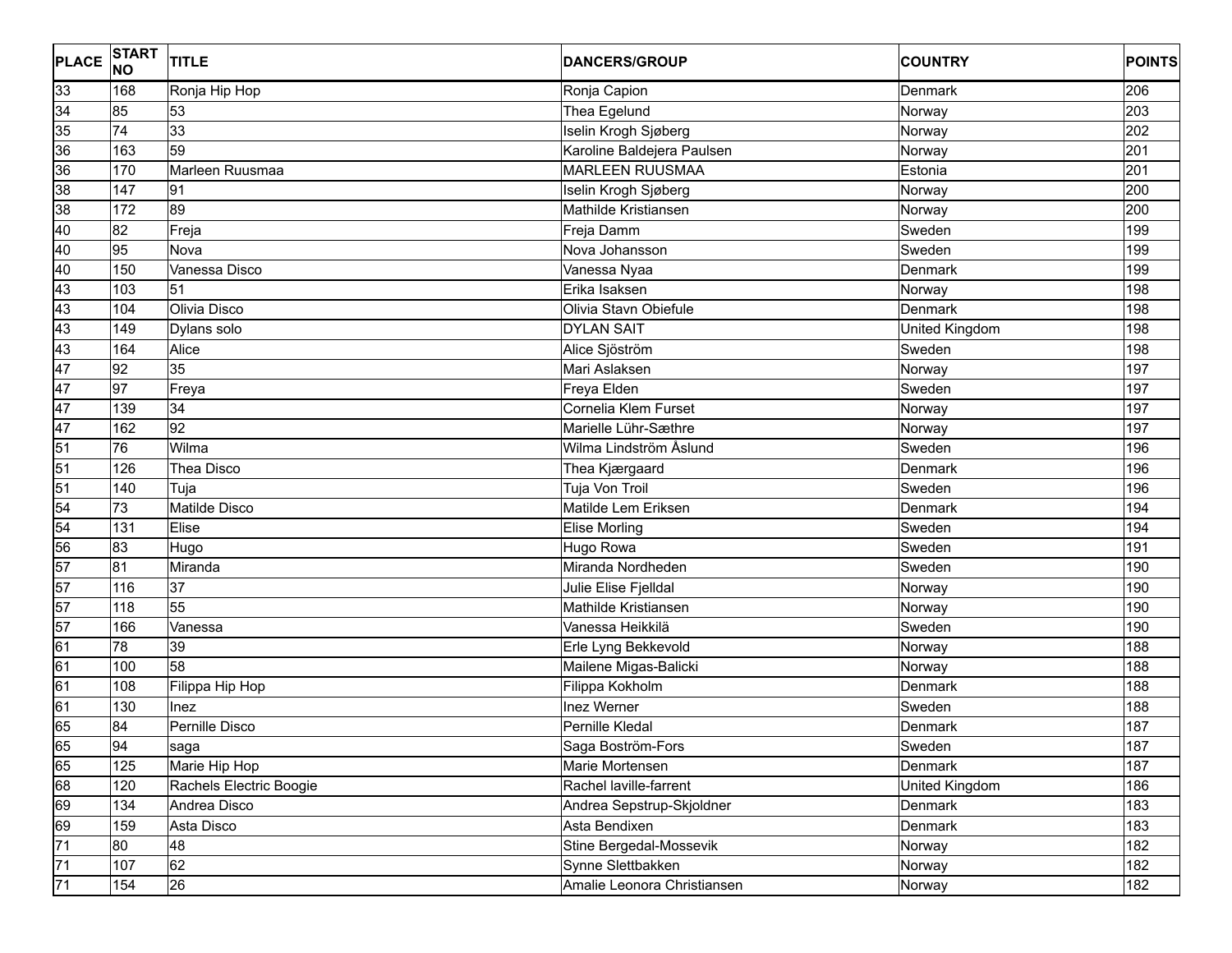| <b>PLACE</b>    | START<br>NO | TITLE                  | <b>DANCERS/GROUP</b>           | <b>COUNTRY</b>        | <b>POINTS</b>   |
|-----------------|-------------|------------------------|--------------------------------|-----------------------|-----------------|
| 74              | 105         | Laura                  | Laura Hanna                    | Sweden                | 181             |
| 74              | 142         | <b>Natalie</b>         | Natalie Wallén                 | Sweden                | 181             |
| 76              | 70          | Megan Disco            | Megan Nygaard                  | Denmark               | 180             |
| 76              | 123         | Elvira                 | Elvira Braun                   | Sweden                | 180             |
| 78              | 71          | Filippa Disco          | Filippa From                   | <b>Denmark</b>        | 179             |
| 78              | 160         | Dylans Electric Boogie | <b>DYLAN SAIT</b>              | United Kingdom        | 179             |
| 78              | 174         | 21                     | Mia Fosshaug Laubacher         | Norway                | 179             |
| 81              | 102         | Chris                  | <b>Chris Almqvist</b>          | Sweden                | 178             |
| 81              | 109         | Katrina Kazakova       | KATRINA KAZAKOVA               | Estonia               | 178             |
| $\overline{81}$ | 114         | 54                     | Kaja Rosseland                 | Norway                | 178             |
| $\overline{84}$ | 135         | Freja Hip Hop          | Freja Alaja Sandbech Rasmussen | Denmark               | 177             |
| 84              | 171         | <b>Islas Solo</b>      | <b>Isla Clements</b>           | United Kingdom        | 177             |
| 86              | 127         | Mille Disco            | Mille Bro Hansen               | Denmark               | 176             |
| $\overline{87}$ | 89          | Liv Disco              | Liv Holm Thomassen             | Denmark               | 174             |
| $\overline{87}$ | 96          | Michalinas Solo        | Michalina Oleksy               | United Kingdom        | 174             |
| 87              | 138         | <b>Nicky</b>           | Nicky Högne                    | Sweden                | 174             |
| 90              | 110         | Molly                  | <b>Molly Hellgren</b>          | Sweden                | 173             |
| 91              | 99          | Molly Hip Hop          | Molly Maj Christensen          | Denmark               | 171             |
| 91              | 122         | Rachels Solo           | Rachel laville-farrent         | United Kingdom        | $\frac{1}{171}$ |
| 91              | 158         | Triin-Karolin Hatto    | <b>TRIIN-KAROLIN HATTO</b>     | Estonia               | $\frac{1}{171}$ |
| 94              | 86          | 31                     | Mille Hansen                   | Norway                | 170             |
| 95              | 112         | 42                     | Marielle Lühr-Sæthre           | Norway                | 168             |
| 95              | 167         | Sara Hip Hop           | Sara Andersen                  | Denmark               | 168             |
| 97              | 106         | Ronja Hip Hop          | Ronja Marie Voss Grangaard     | Denmark               | 167             |
| 98              | 145         | <b>Emily Kuus</b>      | <b>EMILY KUUS</b>              | Estonia               | 160             |
| 99              | 311         | 57                     | Isabel Lunde                   | Norway                | 158             |
| 100             | 151         | Zoes Solo              | Zoe Stoneham                   | United Kingdom        | 157             |
| 101             | 143         | Louises Solo           | LOUISE BUCKLEY                 | <b>United Kingdom</b> | 156             |
| 102             | 148         | Angela Kaiste          | <b>ANGELA KAISTE</b>           | Estonia               | 154             |
| 103             | 173         | Poppys Solo            | <b>POPPY JAOBS</b>             | United Kingdom        | 146             |
| 104             | 87          | <b>Brianna Närep</b>   | <b>BRIANNA NÄREP</b>           | Estonia               | 140             |
| 105             | 157         | <b>Ellies Solo</b>     | <b>ELLIE NIHILL</b>            | United Kingdom        | 138             |
| 106             | 133         | <b>Skyes Solo</b>      | <b>SKYE PARKER</b>             | United Kingdom        | 127             |
| 107             | 119         | Viktoria Setsko        | VIKTORIA SETŠKO                | Estonia               | 126             |
| 108             | 117         | <b>Skyes Disco</b>     | <b>SKYE PARKER</b>             | United Kingdom        | 105             |
| 109             | 88          | Rubys Electric Boogie  | ruby yvonne guy                | United Kingdom        | 103             |
| 110             | 75          | Rubys Solo             | ruby yvonne guy                | United Kingdom        | 82              |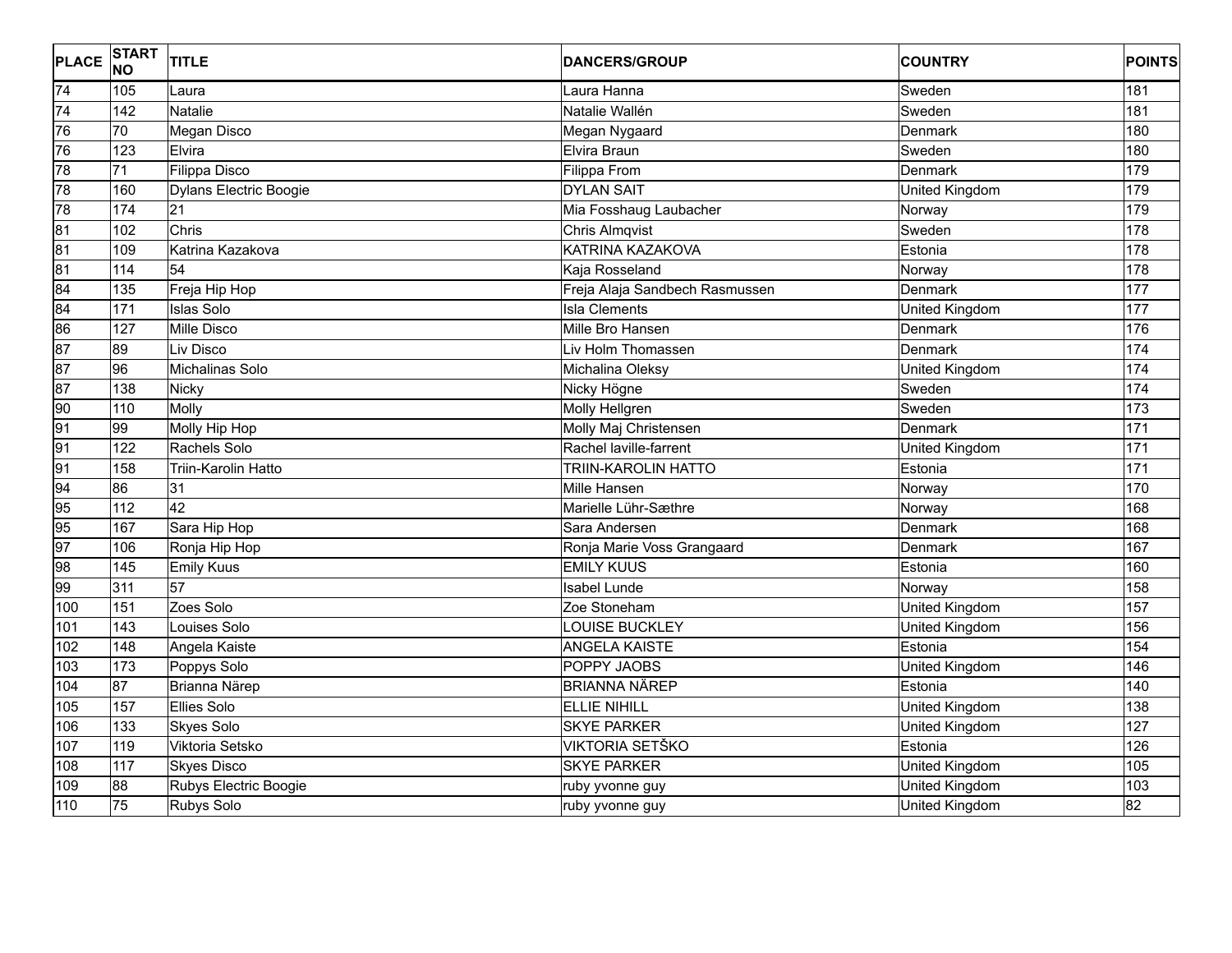#### **Competition: Round 2 - NORTHERN EUROPEAN URBAN DANCE CHAMPIONSHIPS Date: 2021-05-27 Department: URBAN/STREET DANCE Category: JUNIOR - DUO**

| <b>PLACE</b>    | <b>START</b><br><b>NO</b> | <b>TITLE</b>                     | <b>DANCERS/GROUP</b>                                  | <b>COUNTRY</b> | <b>POINTS</b> |
|-----------------|---------------------------|----------------------------------|-------------------------------------------------------|----------------|---------------|
|                 | 297                       | Sigge & Amy                      | Amy Tran, Sigge Lindé-Persson                         | Sweden         | 221           |
| $\frac{2}{3}$   | 292                       | Valdemar & Oscar Electric Boogie | Valdemar S. Jakobsen, Oscar Stahlfest                 | Denmark        | 213           |
|                 | 315                       | Emilie & Filippa Disco           | Filippa Krarup Simonsen, Emilie Tranholm Gylvin       | Denmark        | 212           |
| 3               | 287                       | Viggo & David                    | David Stadhammar, Viggo Modig                         | Sweden         | 212           |
| $\overline{5}$  | 309                       | duo A M                          | Alzbeta Hlavnova, Matus Tropp                         | Slovakia       | 211           |
| $\overline{5}$  | 283                       | Nova & Inez                      | Inez Werner, Nova Johansson                           | Sweden         | 211           |
| 7               | 338                       | inez & Nova                      | Inez Werner, Nova Johansson                           | Sweden         | 210           |
| $\overline{8}$  | 319                       | Leia & Alicia                    | Alicia Carrizo, Leia Björndal                         | Sweden         | 205           |
| 9               | 308                       | Sara & Fie Hip Hop               | Fie Durlev, Sara Andersen                             | Denmark        | 202           |
| 9               | 310                       | Vanessa & Andrea Disco           | Vanessa Nyaa, Andrea Sepstrup-Skjoldner               | Denmark        | 202           |
| 9               | 335                       | Clara & Emma                     | Emma Lundgren, Clara Cygnaeus                         | Sweden         | 202           |
| 12              | 289                       | Natalie & Amie                   | Amie Vestholm, Natalie Wallén                         | Sweden         | 201           |
| 12              | 285                       | Lea & Megan Disco                | Lea Emilie Bock, Megan Nygaard                        | Denmark        | 201           |
| 14              | 290                       | Amanda & Rut                     | Rut Nyström, Amanda Forsberg                          | Sweden         | 195           |
| 14              | 295                       | Viggo & David                    | David Stadhammar, Viggo Modig                         | Sweden         | 195           |
| 16              | 312                       | Alice Hagberg & Ella Söderblom   | Alice Hagberg, Ella Söderblom                         | Sweden         | 194           |
| 17              | 294                       | Alrik och Julia                  | Alrik Gisleskog, Julia Ahanegård                      | Sweden         | 190           |
| 17              | 330                       | Lyneth Hirvela/Marleen Ruusmaa   | LYNETH HIRVELA, MARLEEN RUUSMAA                       | Estonia        | 190           |
| 19              | 288                       | Anna & Isabella Hip Hop          | Anna Hosbond Johansen, Isabella Maria Vilhelmsen      | Denmark        | 188           |
| 19              | 316                       | Marie & Katrine Hip Hop          | Marie Kjærsgaard Mortensen, Katrine Ranum<br>Laustsen | <b>Denmark</b> | 188           |
| $\overline{21}$ | 291                       | Matilde & Anna Disco             | Matilde Lem Eriksen, Anna Sebech Howard               | Denmark        | 186           |
| 21              | 302                       | Mikkeline & Frida Hip Hop        | Mikkeline Weywadt, Frida Houlberg                     | Denmark        | 186           |
| $\overline{21}$ | 326                       | Emma & Selma                     | emma Lyrholt Lammiman, Selma Mustafic                 | Sweden         | 186           |
| 21              | 333                       | Liv & Regitze Disco              | Liv Holm Thomassen, Regitze Andersen                  | Denmark        | 186           |
| 25              | 293                       | Esther & Maya Hip Hop            | Esther Gammelgaard, Maya Lykke                        | Denmark        | 185           |
| 26              | 327                       | Alwa & Nora                      | Nora Carlson, Alwa Eriksson                           | Sweden         | 183           |
| 26              | 337                       | Kamille & Nathalie Disco         | Kamille Fisker Kæraa, Nathalie Hornbæk Brokær         | Denmark        | 183           |
| 28              | 328                       | Isabella & Victoria Hip Hop      | Isabella Kilburn, Victoria Kilburn                    | Denmark        | 182           |
| 29              | 331                       | Sofie & Marie Disco              | Sofie Tuxen, Marie Helver Larsen                      | Denmark        | 180           |
| 30              | 320                       | Meya & Ester                     | Meya Antonsson, Ester Lähdet                          | Sweden         | 179           |
| 30              | 284                       | Ebba och Elvira                  | Elvira Braun, Ebba Johansson                          | Sweden         | 179           |
| 32              | 318                       |                                  | Erika Isaksen, Erle Lyng Bekkevold                    | Norway         | 178           |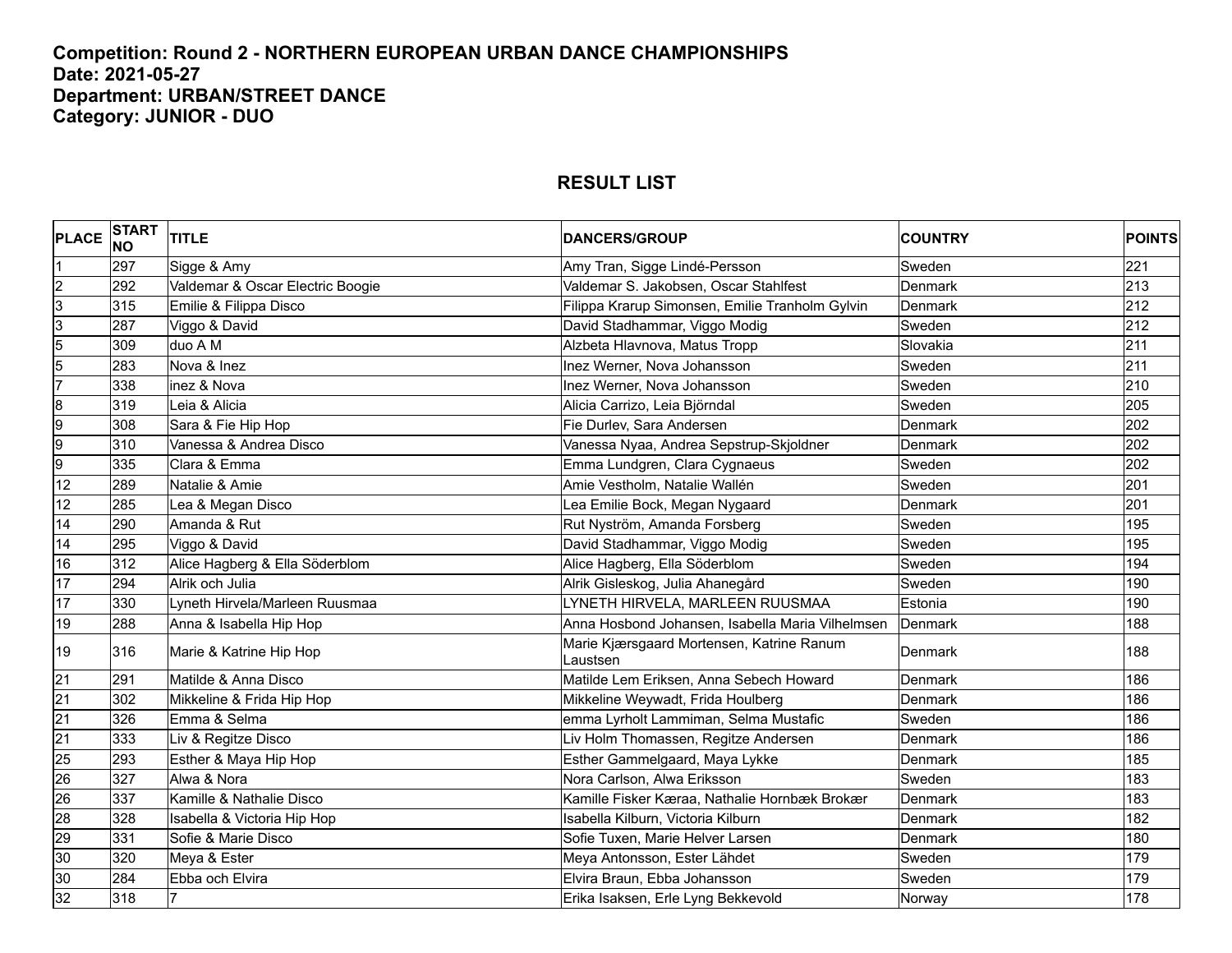| PLACE           | <b>START</b><br><b>NO</b> | <b>TITLE</b>                   | <b>DANCERS/GROUP</b>                                            | <b>COUNTRY</b> | <b>POINTS</b> |
|-----------------|---------------------------|--------------------------------|-----------------------------------------------------------------|----------------|---------------|
| 32              | 322                       | Flora & Anton Hip Hop          | Flora Emilie Folden Lund, Anton Frederik Lander<br><b>Selck</b> | Denmark        | 178           |
| 34              | 313                       | Maja & Felicia                 | Felicia Johnsson, Maja Jensen                                   | Sweden         | 176           |
| 34              | 324                       | Filippa & Asta Disco           | Filippa From, Asta Bendixen                                     | Denmark        | 176           |
| 36              | 281                       | Tredia & Signe Disco           | Tredia Sebech Howard, Signe Dahl Nielsen                        | Denmark        | 174           |
| $\overline{37}$ | 301                       | Teomina & Cornelia             | Teomina Hjortén, Cornelia Lundqvist                             | Sweden         | 172           |
| 38              | 307                       | Svea & Alma                    | Svea Eskilsson, Alma Brolin                                     | Sweden         | 171           |
| 39              | 282                       | Cornelia & Ester               | Cornelia Lundqvist, Ester Lähdet                                | Sweden         | 170           |
| 40              | 300                       | Caroline & Isabella Disco      | Caroline Grastrup, Isabella Calberg Rasmussen                   | Denmark        | 169           |
| 40              | 321                       | Agnes & Nathalie               | Nathalie Björklund, Agnes Svensson                              | Sweden         | 169           |
| $\overline{42}$ | 314                       | Lovisa & Hanna                 | Hanna Knutsson, Lovisa Robson                                   | Sweden         | 167           |
| $\overline{42}$ | 317                       | Emily & Mathilde Disco         | Emily From, Mathilde Bojsen-Møller                              | Denmark        | 167           |
| 44              | 296                       | Anna & Emilie Disco            | Anna Fischer Borchersen, Emilie Rambow<br>Hermansen             | Denmark        | 166           |
| 44              | 299                       | Lovis & Stina                  | ovis Giray, Stina Edling                                        | Sweden         | 166           |
| 44              | 305                       | Cecilje & Filippa Hip Hop      | Filippa Kokholm, Cecilje Mønsted Rasmussen                      | Denmark        | 166           |
| 47              | 286                       | Freja & Christiane Disco       | Freja Givskov Ambrus, Christiane Porup Just                     | Denmark        | 164           |
| 48              | 325                       | Julia & Emelie                 | Julia Sarnecki Du Reés, Emelie Franksson                        | Sweden         | 162           |
| 49              | 329                       | Holly & Elvira                 | Holly Byron, Elvira Nordheden                                   | Sweden         | 161           |
| 50              | 303                       | Emely & Anton Hip Hop          | Emely Gybel, Anton Lauritzen                                    | <b>Denmark</b> | 160           |
| 51              | 332                       | Ashley & Naja Hip Hop          | Ashley Emily Horley, Naja Reiche Overgaard                      | Denmark        | 158           |
| 51              | 336                       | Klara & Filipa Hip Hop         | Filipa Petric, Klara Nygaard                                    | Denmark        | 158           |
| 53              | 298                       | Angela Kaiste/Valeria Kopajeva | ANGELA KAISTE, Valeria KOPAJEVA                                 | Estonia        | 154           |
| 53              | 334                       | Sophie & Frida Hip Hop         | Sophie Filippa Flyvholm, Frida Oline Hansen                     | Denmark        | 154           |
| 55              | 306                       | Malou & Filippa Disco          | Malou Folmann, Filippa Terkildsen                               | Denmark        | 150           |
| 56              | 323                       | Freja & Johanne Disco          | Freja Haugaard, Johanne Dolan                                   | <b>Denmark</b> | 146           |
| 57              | 304                       | Louise & Lacie Hip Hop Duo     | LACIE MANCLARK, LOUISE BUCKLEY                                  | United Kingdom | 119           |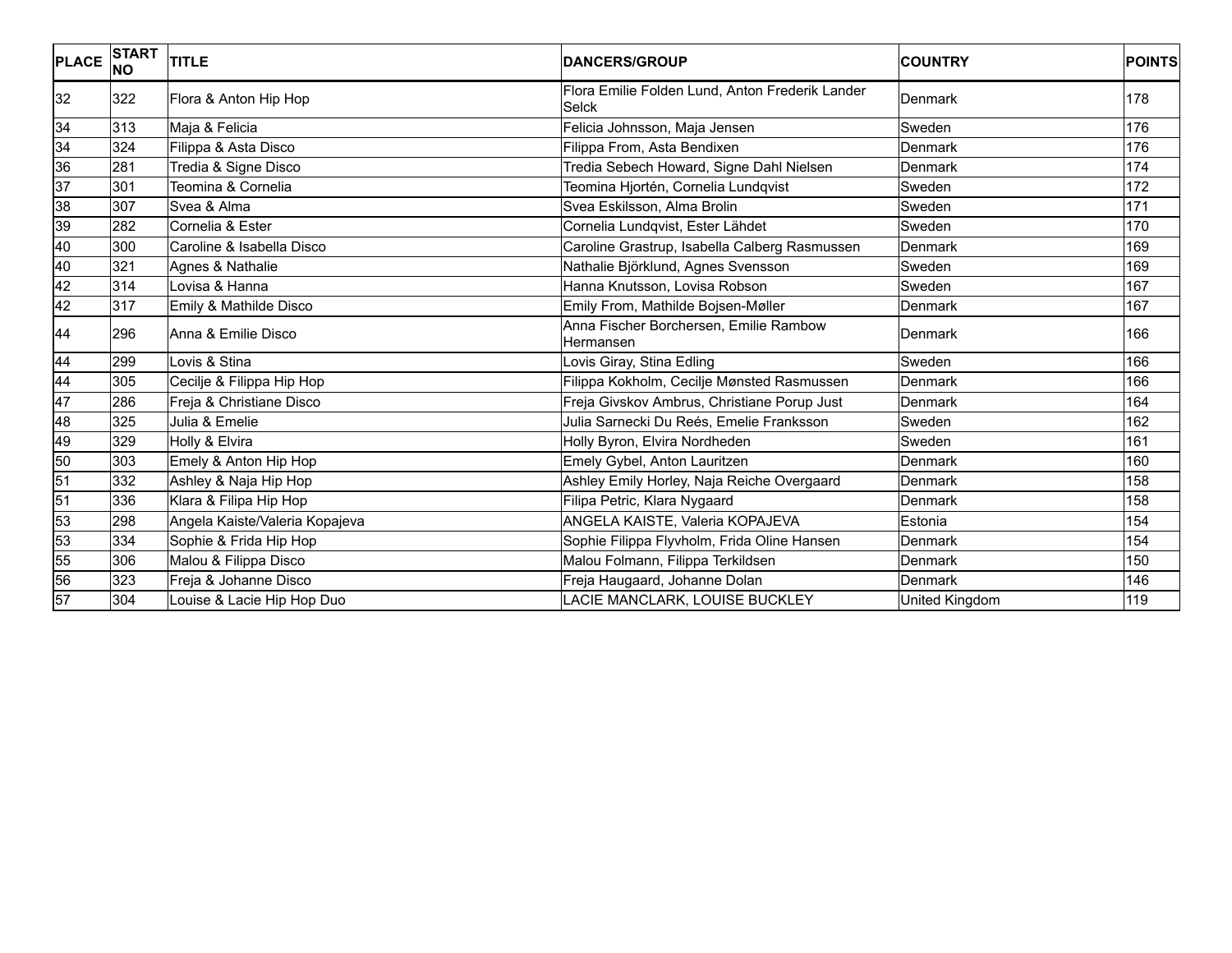#### **Competition: Round 2 - NORTHERN EUROPEAN URBAN DANCE CHAMPIONSHIPS Date: 2021-05-27 Department: URBAN/STREET DANCE Category: JUNIOR - GROUP**

| PLACE START             |     | <b>TITLE</b>              | <b>DANCERS/GROUP</b>      | <b>COUNTRY</b> | <b>POINTS</b> |
|-------------------------|-----|---------------------------|---------------------------|----------------|---------------|
|                         | 428 | S-Crew                    |                           | Denmark        | 239           |
| $\overline{2}$          | 443 | Young Dream Chasers - YDC | Young Dream Chasers - YDC | United Kingdom | 237           |
| $\overline{3}$          | 433 | <b>SUPERCHICKS</b>        | <b>SUPERCHICKS</b>        | Sweden         | 231           |
| $\overline{\mathbf{4}}$ | 442 | <b>Xtreme</b>             | Xtreme                    | Sweden         | 224           |
| $\overline{5}$          | 407 | <b>Disco Diamonds</b>     | <b>Disco Diamonds</b>     | Sweden         | 223           |
| $\overline{6}$          | 412 | Impact                    | Impact                    | Sweden         | 222           |
| 7                       | 427 | <b>ROYALS</b>             | <b>ROYALS</b>             | Sweden         | 221           |
| $\overline{8}$          | 424 | RD63 - Reflections        |                           | Denmark        | 220           |
| 9                       | 432 | <b>Stepford Wives</b>     | <b>GRIMMY</b>             | Slovakia       | 217           |
| 10                      | 415 | <b>KILLA SQUAD</b>        |                           | Denmark        | 215           |
| 11                      | 401 | 19                        | One Love                  | Norway         | 213           |
| 12                      | 444 | Young Killerz             |                           | Denmark        | 210           |
| 13                      | 436 | The Drip                  |                           | Denmark        | 208           |
| 14                      | 423 | <b>PRETTY</b>             |                           | Denmark        | 206           |
| 15                      | 405 | <b>DArlings</b>           | <b>DArlings</b>           | Sweden         | 205           |
| 15                      | 413 | <b>JET</b>                | <b>JET</b>                | Sweden         | 205           |
| 17                      | 406 | Days of Disco             | Days of Disco             | Sweden         | 201           |
| 18                      | 404 | C-Crew                    |                           | Denmark        | 200           |
| 18                      | 429 | Sisters by Choice         |                           | Denmark        | 200           |
| 20                      | 435 | <b>SYNERGY</b>            |                           | Denmark        | 199           |
| $\overline{21}$         | 416 | <b>LMC JUNIORS</b>        |                           | Denmark        | 198           |
| $\overline{22}$         | 403 | <b>Beat Busters</b>       | <b>Beat Busters</b>       | Sweden         | 196           |
| 23                      | 414 | <b>Just Chill</b>         | Just Chill                | Sweden         | 195           |
| 24                      | 441 | <b>WDF OUPS!</b>          | <b>WDF OUPS!</b>          | Sweden         | 191           |
| 25                      | 419 | <b>New Clique</b>         | New Clique                | Sweden         | 188           |
| 25                      | 430 | Sockerkickz               | Sockerkickz               | Sweden         | 188           |
| 25                      | 439 | Voltage                   | Voltage                   | Sweden         | 188           |
| 28                      | 417 | <b>MILLENNIALS ONE</b>    |                           | Denmark        | 187           |
| 29                      | 426 | Rockets                   | Rockets                   | Sweden         | 186           |
| 29                      | 438 | Victorious                | Victorious                | Sweden         | 186           |
| 31                      | 402 | <b>AIR</b>                | <b>AIR</b>                | Sweden         | 184           |
| 32                      | 421 | <b>OCEANS7</b>            |                           | Denmark        | 183           |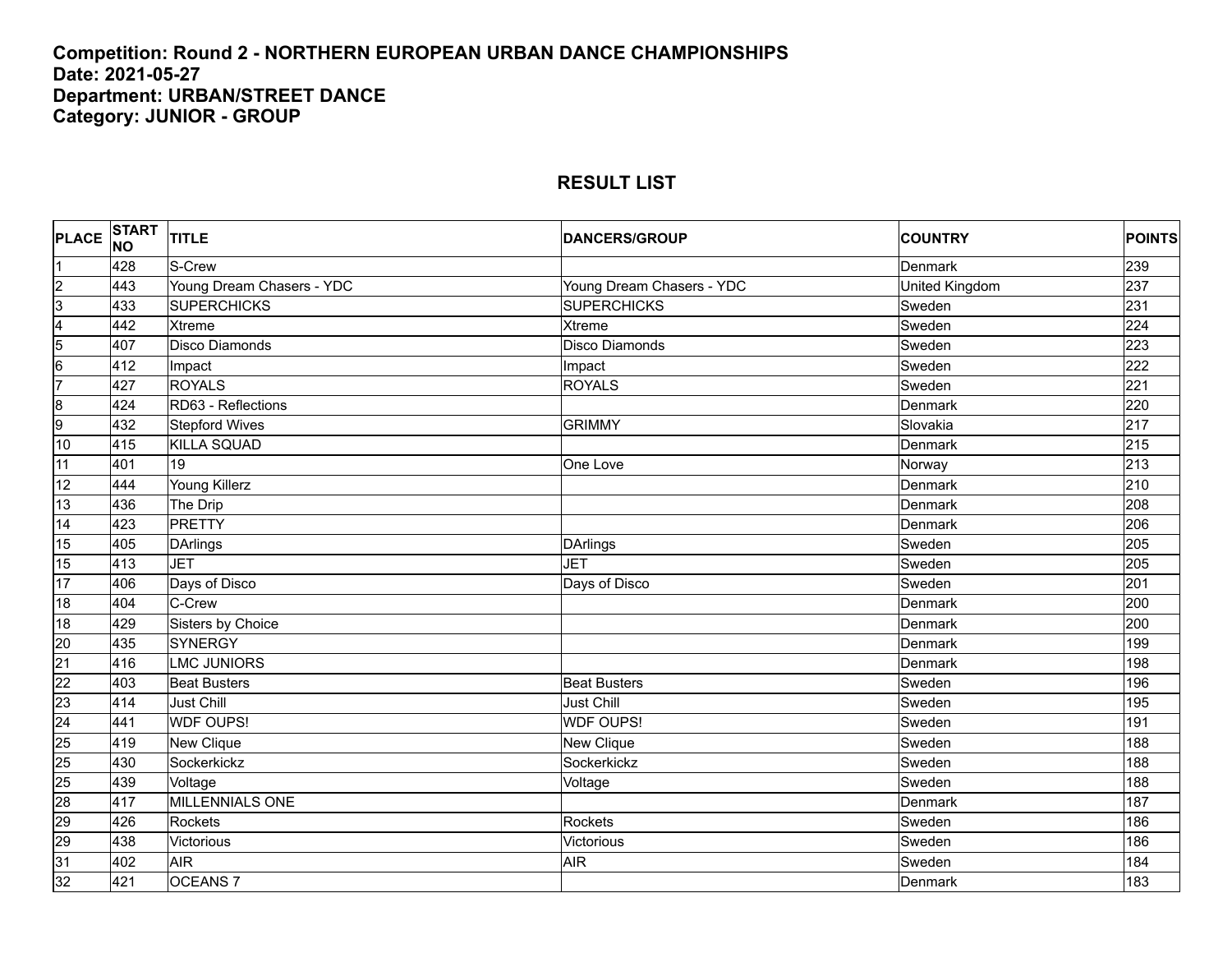| <b>PLACE</b> | START  <br><b>INO</b> | <b>TITLE</b>             | <b>IDANCERS/GROUP</b>       | <b>COUNTRY</b> | <b>POINTS</b> |
|--------------|-----------------------|--------------------------|-----------------------------|----------------|---------------|
| 32           | 422                   | <b>OXYGEN</b>            | <b>OXYGEN</b>               | Sweden         | 183           |
| 34           | 408                   | <b>DROP IT</b>           | <b>DROP IT</b>              | Sweden         | 180           |
| 35           | 410                   | <b>Girl Generation</b>   |                             | Denmark        | 178           |
| 36           | 411                   | <b>IL NINJA</b>          | IL NINJA                    | Sweden         | 177           |
| 37           | 409                   | <b>GENERATION FOUR</b>   |                             | Denmark        | 169           |
| 38           | 420                   | <b>NXG</b>               |                             | Denmark        | 168           |
| 39           | 431                   | Soul Rebels              | Soul Rebels                 | Sweden         | 166           |
| 40           | 440                   | <b>WDF Energy</b>        | <b>WDF Energy</b>           | Sweden         | 164           |
| 41           | 437                   | United 5                 |                             | Denmark        | 158           |
| 42           | 418                   | Neon Dance Crew          | Neon Dance Crew             | Sweden         | 156           |
| 43           | 425                   | <b>REDZ Social Media</b> | <b>REDZ Social Media</b>    | United Kingdom | 125           |
| 44           | 434                   | Surge Explosion          | <b>REDZ Surge Explosion</b> | United Kingdom | 105           |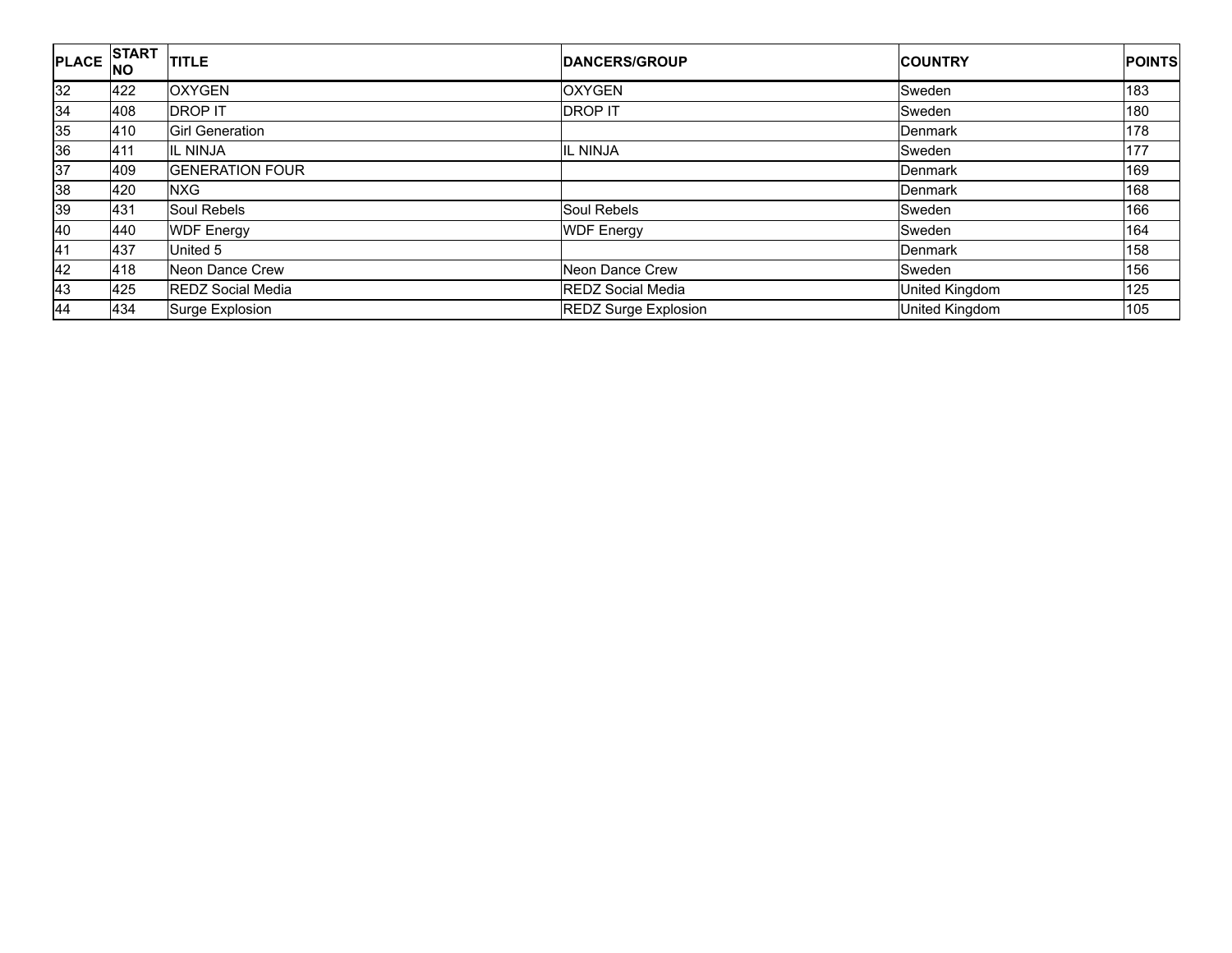#### **Competition: Round 2 - NORTHERN EUROPEAN URBAN DANCE CHAMPIONSHIPS Date: 2021-05-27 Department: URBAN/STREET DANCE Category: ADULTS - SOLO**

| <b>PLACE</b>    | START<br><b>NO</b> | <b>TITLE</b>                 | <b>DANCERS/GROUP</b>      | <b>COUNTRY</b> | <b>POINTS</b> |
|-----------------|--------------------|------------------------------|---------------------------|----------------|---------------|
|                 | 235                | <b>Tobys Electric Boogie</b> | <b>TOBY STANNARD</b>      | United Kingdom | 234           |
| $\overline{c}$  | 248                | Joachim Disco                | Joachim San Green         | Denmark        | 229           |
| 3               | 230                | Douglas                      | Douglas Junger            | Sweden         | 223           |
| 3               | 259                | 102                          | Signe Aurbakken           | Norway         | 223           |
| 5               | 245                | 78                           | Selina Jappee             | Norway         | 220           |
| $\overline{6}$  | 211                | Camilla Disco                | Camilla Larsen            | Denmark        | 218           |
| 6               | 213                | 76                           | <b>Tiril Aslaksen</b>     | Norway         | 218           |
| $\overline{8}$  | 244                | Lukas                        | Lukas Medailleu           | Sweden         | 213           |
| 9               | 180                | Pelle                        | Pelle Karlsson            | Sweden         | 212           |
| 10              | 214                | $\overline{81}$              | Andrea Løvlien Solbjør    | Norway         | 211           |
| 10              | 266                | Alex                         | Alex Edman                | Sweden         | 211           |
| 12              | 182                | Lovisa                       | Lovisa Lenz               | Sweden         | 210           |
| 13              | 179                | Malin                        | Malin Colling             | Sweden         | 209           |
| 13              | 184                | 82                           | Amalie Stormo Fenny       | Norway         | 209           |
| 13              | 215                | <b>Nellie</b>                | Nellie Hölcher            | Sweden         | 209           |
| 16              | 178                | Sigrid                       | Sigrid Källander          | Sweden         | 208           |
| 16              | 193                | Kians Electric Boogie        | KIAN TAYLOR JACKSON       | United Kingdom | 208           |
| 16              | 224                | Tindra                       | Tindra Palmér             | Sweden         | 208           |
| 19              | 187                | Sine Disco                   | Sine Isaksen              | Denmark        | 207           |
| 20              | 199                | Frederikke Disco             | Frederikke Munch Jacobsen | Denmark        | 207           |
| $\overline{21}$ | 218                | 103                          | Maren Nyrud Fonstad       | Norway         | 207           |
| $\overline{22}$ | 197                | Aili                         | Aili Floren               | Sweden         | 207           |
| 23              | 195                | 67                           | Jenny Bergh               | Norway         | 206           |
| 23              | 207                | Søren hiphop                 | Søren Krogh               | Denmark        | 206           |
| 25              | 186                | Mikela Hip Hop               | Mikela Ottosen            | Denmark        | 205           |
| $\overline{26}$ | 242                | Livvys Freestyle             | ivvy moulton              | United Kingdom | 204           |
| $\overline{27}$ | 181                | Paulina                      | Paulina Rosenkvist        | Sweden         | 203           |
| $\overline{27}$ | 198                | Ella                         | Ella Andersson            | Sweden         | 203           |
| 29              | 200                | 239                          | Ronja Grønnerud Fjeld     | Norway         | 202           |
| 30              | 201                | Maja                         | Maja Mattisson            | Sweden         | 201           |
| 31              | 194                | 87                           | Sofie Jaatun              | Norway         | 200           |
| 32              | 188                | 65                           | Lea Felicia Lothe Pilskog | Norway         | 199           |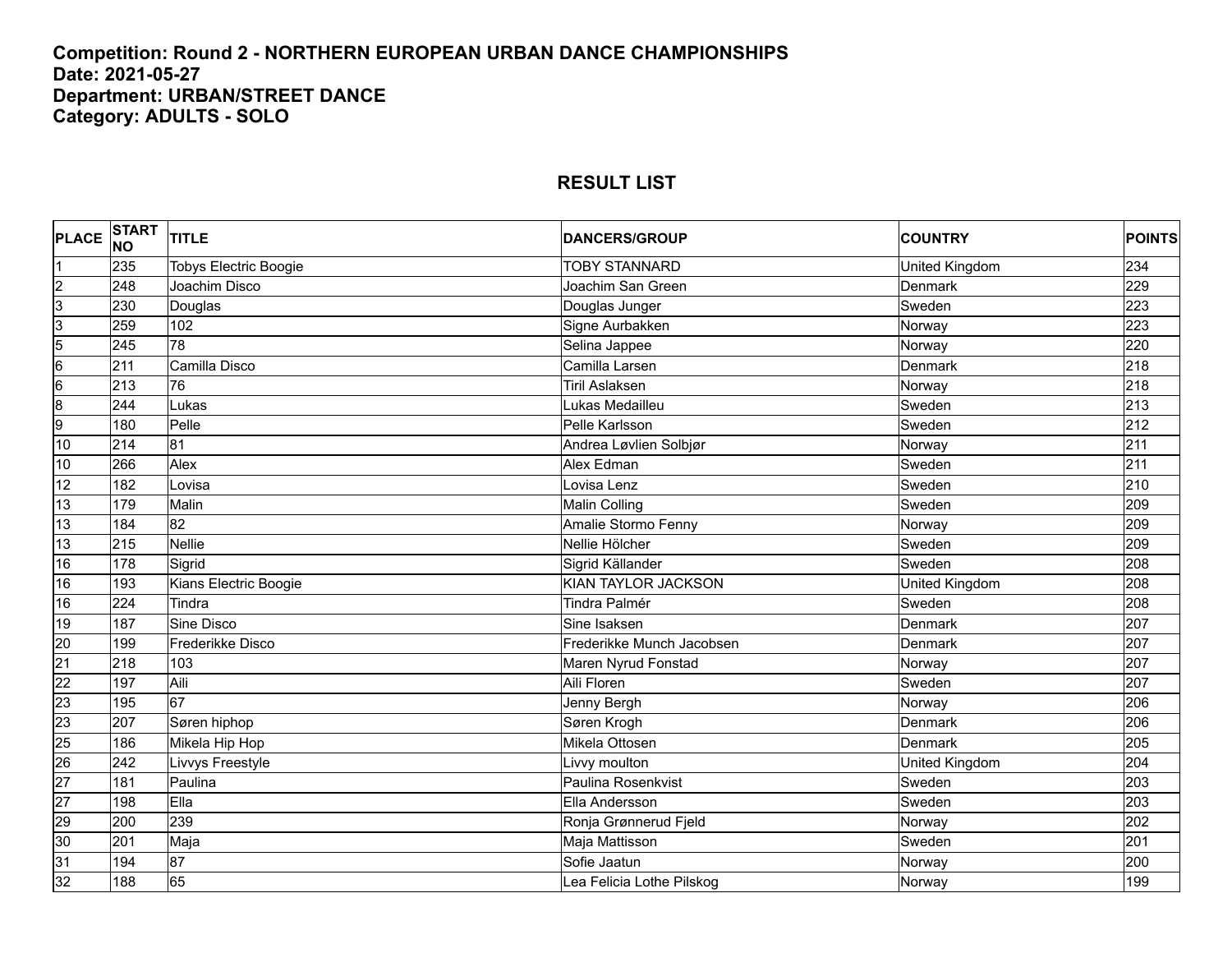| <b>PLACE</b>    | <b>START</b><br><b>NO</b> | <b>TITLE</b>             | <b>DANCERS/GROUP</b>          | <b>COUNTRY</b> | <b>POINTS</b> |
|-----------------|---------------------------|--------------------------|-------------------------------|----------------|---------------|
| 32              | 209                       | disco AV                 | Andrea Vavrekova              | Slovakia       | 199           |
| 32              | 210                       | Amanda                   | Amanda Stööp                  | Sweden         | 199           |
| 32              | 256                       | 68                       | Sofie Nguyen                  | Norway         | 199           |
| 36              | 206                       | SelfLove                 | Andrea Vavrekova              | Slovakia       | 197           |
| 37              | 185                       | Moa                      | Moa Danielsson                | Sweden         | 196           |
| 38              | 228                       | hip hop AV               | Andrea Vavrekova              | Slovakia       | 195           |
| 38              | 232                       | Simone Hip Hop           | Simone Björk Cunliffe Lautrup | Denmark        | 195           |
| 38              | 240                       | 70                       | Marit Finne                   | Norway         | 195           |
| 38              | 263                       | Marie Hip Hop            | Marie Brinch                  | Denmark        | 195           |
| 42              | 190                       | Renée Hip Hop            | Renée Brown Frandsen          | Denmark        | 194           |
| 43              | 237                       | Ronja                    | Ronja Carlestav               | Sweden         | 193           |
| 43              | 252                       | 72                       | Thea Jarulf Berget            | Norway         | 193           |
| 45              | 216                       | Emma                     | Emma Richter-Larsson          | Sweden         | 192           |
| 45              | 226                       | 85                       | Signe Aurbakken               | Norway         | 192           |
| 45              | 265                       | Alva                     | Alva Knudsen                  | Sweden         | 192           |
| 48              | 203                       | Line Disco               | Line Lund Olesen              | Denmark        | 191           |
| 49              | 222                       | 86                       | Maren Nyrud Fonstad           | Norway         | 190           |
| 50              | 177                       | 69                       | Nathalie Sand Larsen          | Norway         | 189           |
| $\overline{51}$ | 257                       | 100                      | Mira Evenrud                  | Norway         | 188           |
| 51              | 264                       | 71                       | Solveig Finne                 | Norway         | 188           |
| 53              | 217                       | Oline Hip Hop            | Oline Knattrup Brandt         | Denmark        | 187           |
| 53              | 227                       | Casper                   | Casper Johansson              | Sweden         | 187           |
| 53              | 251                       | 101                      | Nathalie Sand Larsen          | Norway         | 187           |
| 56              | 260                       | Sidsel hiphop            | Sidsel Kølbæk Faldt           | Denmark        | 186           |
| 57              | 229                       | Ellen                    | Ellen Nilsson                 | Sweden         | 185           |
| 58              | 192                       | Tilda                    | Tilda Axelsson                | Sweden         | 184           |
| 58              | 254                       | $\overline{77}$          | Ina Celine Johansen           | Norway         | 184           |
| 60              | 234                       | Tova                     | Tova Sjölander                | Sweden         | 183           |
| 60              | 269                       | Joel                     | Joel Helander                 | Sweden         | 183           |
| 62              | 223                       | 75                       | Ida Mjåland Manskow           | Norway         | 181           |
| 62              | 267                       | Melanie Disco            | Melanie Lykvad                | Denmark        | 181           |
| 64              | 231                       | Forget me not            | KIAN TAYLOR JACKSON           | United Kingdom | 180           |
| 64              | 247                       | Laura Hip Hop            | Laura Schønweller Devantie    | <b>Denmark</b> | 180           |
| 64              | 249                       | 74                       | Serina Erzengin               | Norway         | 180           |
| 67              | 183                       | Nanna Hiphop             | Nanna Bøhling-Petersen        | Denmark        | 178           |
| 67              | 202                       | 73                       | Amalie Nicolaysen             | Norway         | 178           |
| 69              | 255                       | Anne-Sofie Disco         | Anne-Sofie Vandsted Sloth     | Denmark        | 177           |
| 70              | 208                       | Emma Disco               | Emma Annfeldt                 | Denmark        | 176           |
| $\overline{71}$ | 225                       | Cecilie Disco            | Cecilie Stærmose Christensen  | Denmark        | 175           |
| $\overline{71}$ | 236                       | 80                       | Mira Evenrud                  | Norway         | $175$         |
| 73              | 261                       | Frederik Electric Boogie | Frederik Kjærgaard            | Denmark        | 174           |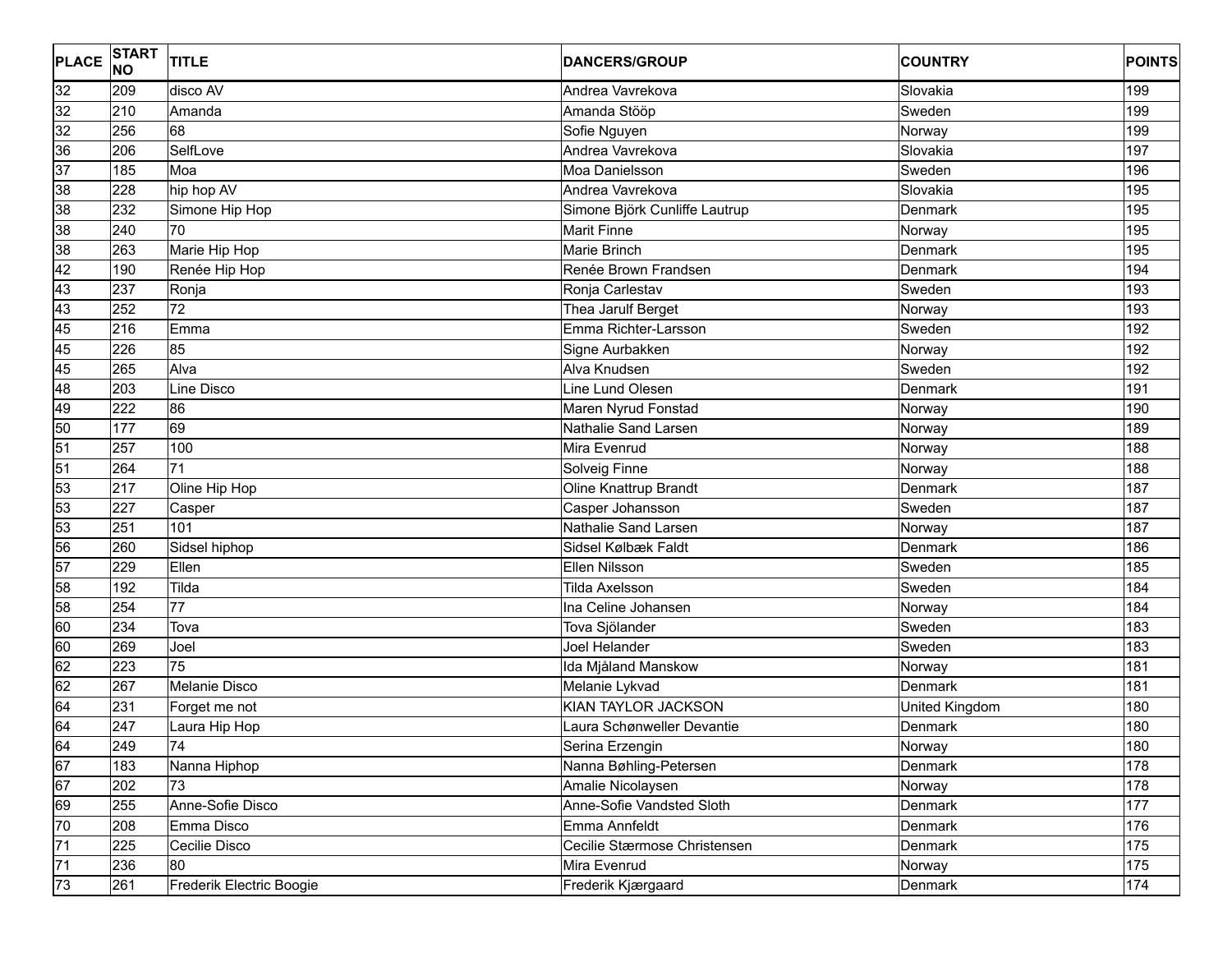| <b>PLACE</b>    | <b>START</b><br><b>NO</b> | <b>TITLE</b>           | <b>DANCERS/GROUP</b>     | <b>COUNTRY</b> | <b>POINTS</b> |
|-----------------|---------------------------|------------------------|--------------------------|----------------|---------------|
| 74              | 253                       | Jennifer               | Jennifer Lindberg        | Sweden         | 173           |
| 75              | 196                       | Shanice Disco          | Shanice Fausto Sae-Gao   | Denmark        | 172           |
| 76              | 250                       | Lærke Hip Hop          | Lærke Carlslund          | Denmark        | 170           |
| 77              | 204                       | 79                     | Maria Øygard Poptamas    | Norway         | 168           |
| $\overline{77}$ | 262                       | 66                     | <b>Monett Steffens</b>   | Norway         | 168           |
| 79              | 233                       | 84                     | Sandra Alsaker           | Norway         | 167           |
| 80              | 241                       | Evas solo              | <b>EVA PARKER</b>        | United Kingdom | 166           |
| 81              | 268                       | 83                     | Emilie Faaberg-Johansen  | Norway         | 165           |
| 82              | 220                       | Hannah                 | Hannah Von Stein         | Sweden         | 163           |
| 83              | 243                       | Eliise Midenbritt      | <b>ELIISE MIDENBRITT</b> | Estonia        | 161           |
| 84              | 191                       | Amanda                 | Amanda Stööp             | Sweden         | 160           |
| 85              | 238                       | Natascha Disco         | Natascha Unold Heidemann | Denmark        | 158           |
| 86              | 205                       | iisa-Maria Kerge       | LIISA-MARIA KERGE        | Estonia        | 156           |
| 87              | 246                       | Evas Electric Boogie   | <b>EVA PARKER</b>        | United Kingdom | 153           |
| 88              | 221                       | 88                     | Pia Raad Kleppe          | Norway         | 150           |
| 89              | 219                       | Evas Street Dance Show | <b>EVA PARKER</b>        | United Kingdom | 133           |
| 90              | 189                       | Christina Disco        | Christina Andersen       | Denmark        | 113           |
| 91              | 212                       | Madeleine              | Madeleine Kolar          | Sweden         | 111           |
| 92              | 258                       | Bethanys Solo          | <b>Bethany Wells</b>     | United Kingdom | 107           |
| 93              | 239                       | Mollys solo            | molly boateng            | United Kingdom | 93            |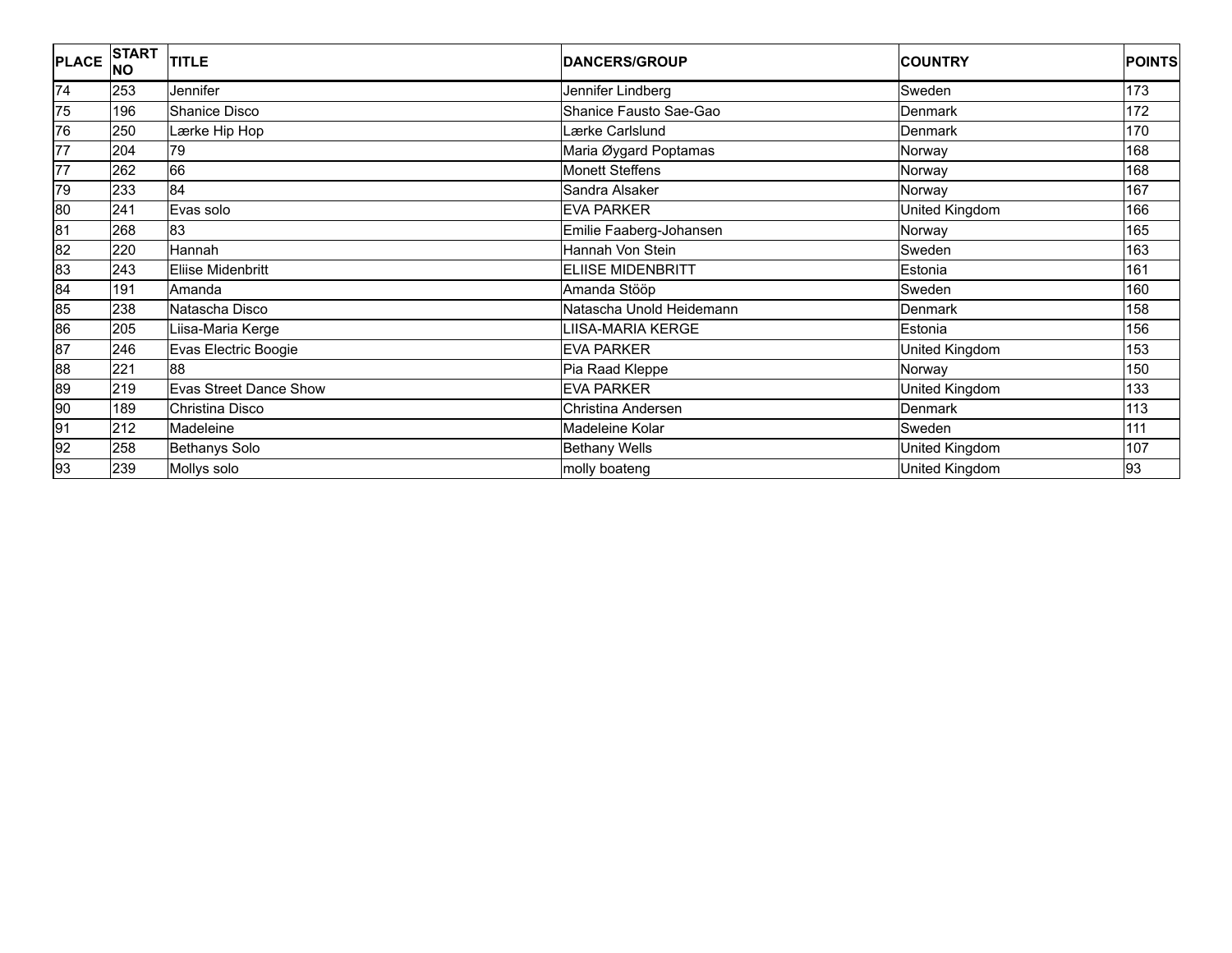#### **Competition: Round 2 - NORTHERN EUROPEAN URBAN DANCE CHAMPIONSHIPS Date: 2021-05-27 Department: URBAN/STREET DANCE Category: ADULTS - DUO**

| <b>PLACE</b> NO         | <b>START</b> | <b>TITLE</b>             | <b>DANCERS/GROUP</b>                            | <b>COUNTRY</b> | <b>POINTS</b> |
|-------------------------|--------------|--------------------------|-------------------------------------------------|----------------|---------------|
|                         | 354          | 13                       | Lars Henriksen, Selina Jappee                   | Norway         | 238           |
| $\overline{2}$          | 375          | Camilla & Sine Disco     | Sine Isaksen, Camilla Larsen                    | Denmark        | 230           |
| $\overline{3}$          | 364          | Alex & Milla             | Milla Ahlström, Alex Edman                      | Sweden         | 229           |
| $\overline{\mathbf{4}}$ | 341          | Joachim & Michelle Disco | Joachim San Green, Michelle Pedersen            | Denmark        | 227           |
| $5\overline{5}$         | 373          | 14                       | Andrea Løvlien Solbjør, Ronja Grønnerud Fjeld   | Norway         | 226           |
| $6\overline{6}$         | 360          | Marie & Sidsel Hip Hop   | Marie Brinch, Sidsel Kølbæk Faldt               | Denmark        | 222           |
| $\overline{7}$          | 374          | 11                       | Solveig Finne, Carina Sandvik Gulbrandsen       | Norway         | 220           |
| 8                       | 352          | Elin & Alicia            | Elin Wagner, Alicia Carlson                     | Sweden         | 219           |
| 8                       | 363          | Lisa & Paulina           | Paulina Rosenkvist, Lisa Carlund                | Sweden         | 219           |
| 10                      | 372          | Simon & Ellen            | Simon Gustavsson Svensson, Ellen Anvemyr        | Sweden         | 218           |
| 11                      | 346          | 10                       | Marit Finne, Thea Jarulf Berget                 | Norway         | 216           |
| 12                      | 381          | Josefine & Alberte Disco | Josefine Simbold, Alberte Gylvin                | <b>Denmark</b> | 213           |
| 13                      | 356          | 15                       | Maren Nyrud Fonstad, Signe Aurbakken            | Norway         | 211           |
| 14                      | 362          | Melanie & Thea Disco     | Thea Kjærgaard, Melanie Lykvad                  | Denmark        | 210           |
| 15                      | 345          | Alicia & Emma            | Alicia Åslund, Emma Carlsson                    | Sweden         | 209           |
| 16                      | 377          | Alva & Alice             | Alice Sjöström, Alva Knudsen                    | Sweden         | 208           |
| 17                      | 379          | Wilma & Malin            | Malin Colling, Wilma Casimir                    | Sweden         | 206           |
| 18                      | 355          | Alice & Ronja            | Ronja Carlestav, Alice Larsson                  | Sweden         | 205           |
| 19                      | 378          | Lisa & Wilma             | Wilma Lindström Åslund, Lisa Persson            | Sweden         | 204           |
| $\overline{20}$         | 351          | Nora & Najimi            | Nora Ernestrand, Najimi Robertsdotter Ronnefalk | Sweden         | 204           |
| $\overline{21}$         | 349          | Aili och Maja            | Maja Mattisson, Aili Floren                     | Sweden         | 204           |
| $\overline{22}$         | 367          | Ida & Tova               | Tova Stenkvist, Ida Näslund                     | Sweden         | 203           |
| 23                      | 365          | 12                       | Ida Mjåland Manskow, Amalie Nicolaysen          | Norway         | 202           |
| $\overline{24}$         | 358          | Moa & Tilde              | Tilde Bergström, Moa Sjöwitz                    | Sweden         | 201           |
| 25                      | 368          | Lukas & Ida              | Lukas Medailleu, Ida Näslund                    | Sweden         | 199           |
| $\overline{26}$         | 347          | Lisa & Wilma             | Wilma Lindström Åslund, Lisa Persson            | Sweden         | 198           |
| 26                      | 350          | Nellie & Linnea          | Nellie Berzelius, Linnea Åberg                  | Sweden         | 198           |
| 28                      | 344          | Engla & Nadine           | Engla Klingenstierna, Nadine Anckar             | Sweden         | 197           |
| $\overline{29}$         | 366          | Nanna & Mikela Hip Hop   | Nanna Bøhling-Petersen, Mikela Ottosen          | Denmark        | 196           |
| 30                      | 339          | Oline & Silja Hip Hop    | Oline Knattrup Brandt, Silja Bradsted           | Denmark        | 190           |
| 31                      | 348          | Sofia och Linnea         | Linnea Andersson, Sofia Näslund                 | Sweden         | 189           |
| 31                      | 369          | Lova & Joel              | Joel Helander, Lova Nylen                       | Sweden         | 189           |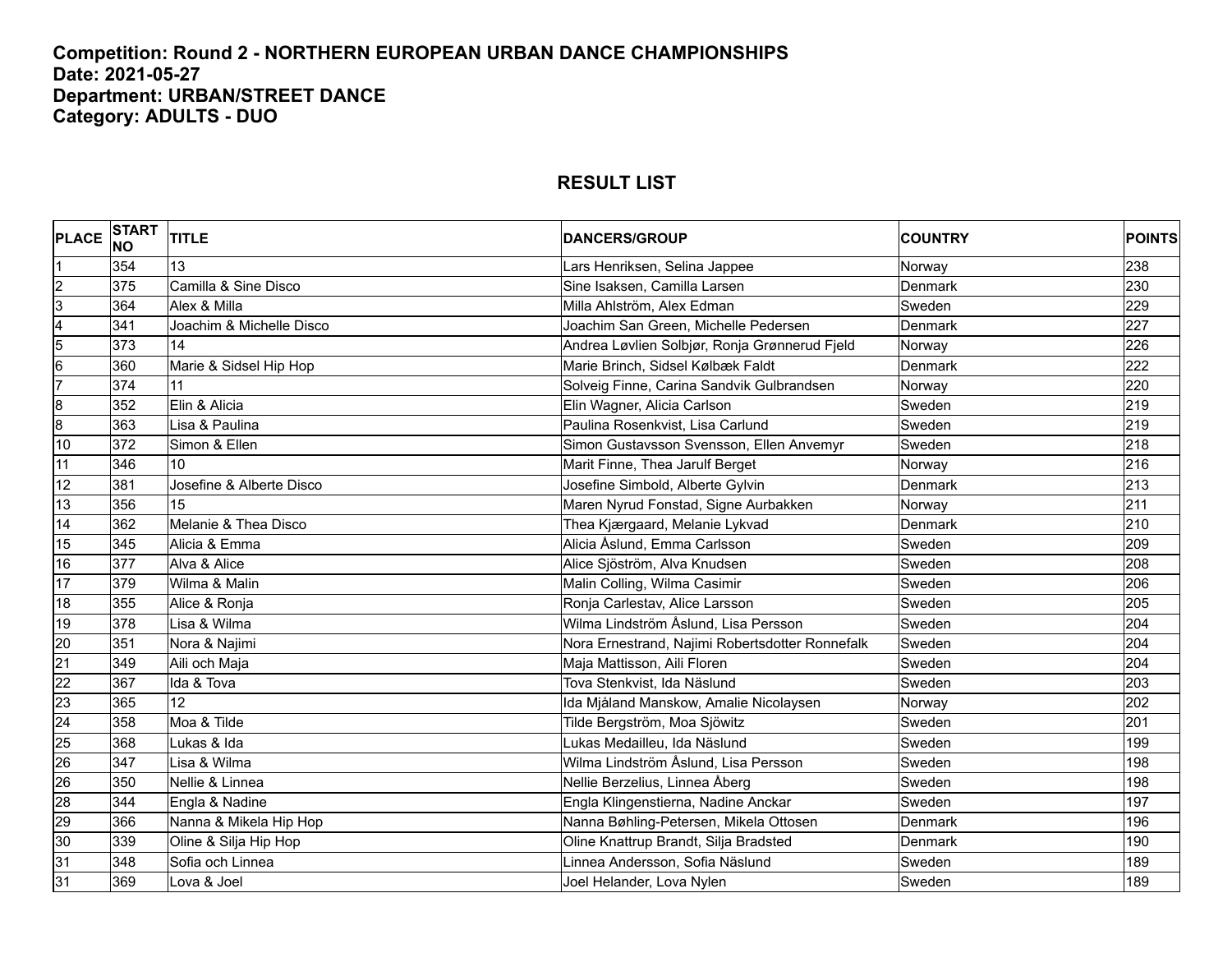| <b>PLACE</b> | <b>START</b><br><b>INO</b> | <b>TITLE</b>                          | <b>IDANCERS/GROUP</b>                         | <b>ICOUNTRY</b> | <b>POINTS</b> |
|--------------|----------------------------|---------------------------------------|-----------------------------------------------|-----------------|---------------|
| 31           | 371                        | Tilda & Tova                          | Tova Sjölander, Tilda Rosvall                 | <b>Sweden</b>   | 189           |
| 34           | 376                        | Maja & Pelle                          | Pelle Karlsson, Maja Andréasson               | Sweden          | 188           |
| 35           | 359                        | Amanda & Christina Disco              | Amanda Surland Gadebirk, Christina Andersen   | <b>Denmark</b>  | 187           |
| 35           | 382                        | Lovisa & Johannes                     | Lovisa Lenz, Johannes Blom                    | Sweden          | 187           |
| 37           | 340                        | Felicia & Kajsa                       | Felicia Jangholm, Kajsa Hjertberg             | Sweden          | 183           |
| 38           | 357                        | Pernille & Filippa                    | Pernille Kledal, Filippa Hede Friis Jørgensen | Denmark         | 182           |
| 39           | 353                        | Melanie & Thea Hip Hop                | Thea Kjærgaard, Melanie Lykvad                | Denmark         | 179           |
| 40           | 370                        | Sara & Erika                          | Sara Ockhammar, Erika Karlsson                | Sweden          | 177           |
| 41           | 343                        | Triin-Karolin Hatto/Eliise Midenbritt | TRIIN-KAROLIN HATTO, ELIISE MIDENBRITT        | Estonia         | 176           |
| 42           | 361                        | Nea & Jennifer                        | Nea Jared, Jennifer Lindberg                  | Sweden          | 174           |
| 43           | 342                        | Mathilde & Shanice Disco              | Shanice Fausto Sae-Gao, Mathilde Bay Nielsen  | Denmark         | 172           |
| 44           | 383                        | Rasmus & Matilda                      | Rasmus Strandlund Helsing, Matilda Hjelm      | Sweden          | 170           |
| 45           | 380                        | Rachel & Emma Duo                     | EMMA LAWRENCE, Rachel laville-farrent         | United Kingdom  | 159           |